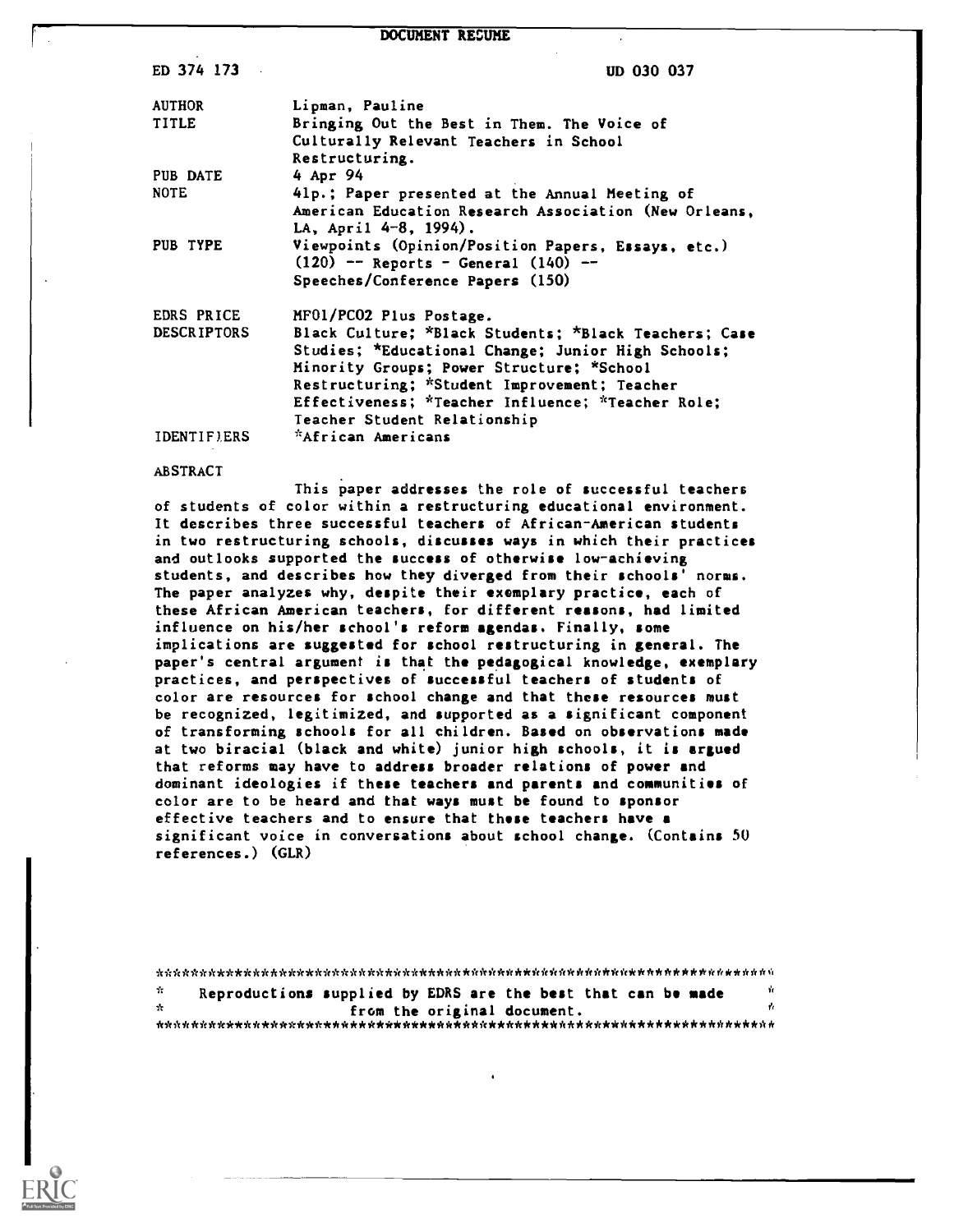ť.

A

# "BRINGING OUT THE BEST IN THEM"



Pauline Lipman

# Research for Better Schools

U.S. DEPARTMENT Of EDUCATION Office d Eckcahonso Research and ooproweinent

a

- EDUCATIONAL RESOURCES INFORMATION<br>CENTER (ERIC)
- 1/2/11s document has been reproducts as<br>- The Consection the person or organization<br>- Divinor changes have been made 10 improve<br>- Minor changes have been made 10 improve<br>- reproduction quality
- 
- Poirot' 0/ Iowa or MOoll stated in In went' Oda, men! do not nCSSoly repr othoal OEM poseson or 004cy

April 1994

"PEHMISSING BEEN ON" PERMISSION TO REPHODULED BY<br>MATERIAL HAS BEEN GRANTED BY THIS  $F_{\rm F}^{\rm RIA}$ 

. Lipman

TO THE EDUCATIONAL RESOURCES INFORMATION CENTER (ERIC)

 $\mathbf{r}$ 

Paper presented at the annual meeting of American Educational Research Association, New Orleans, LA.

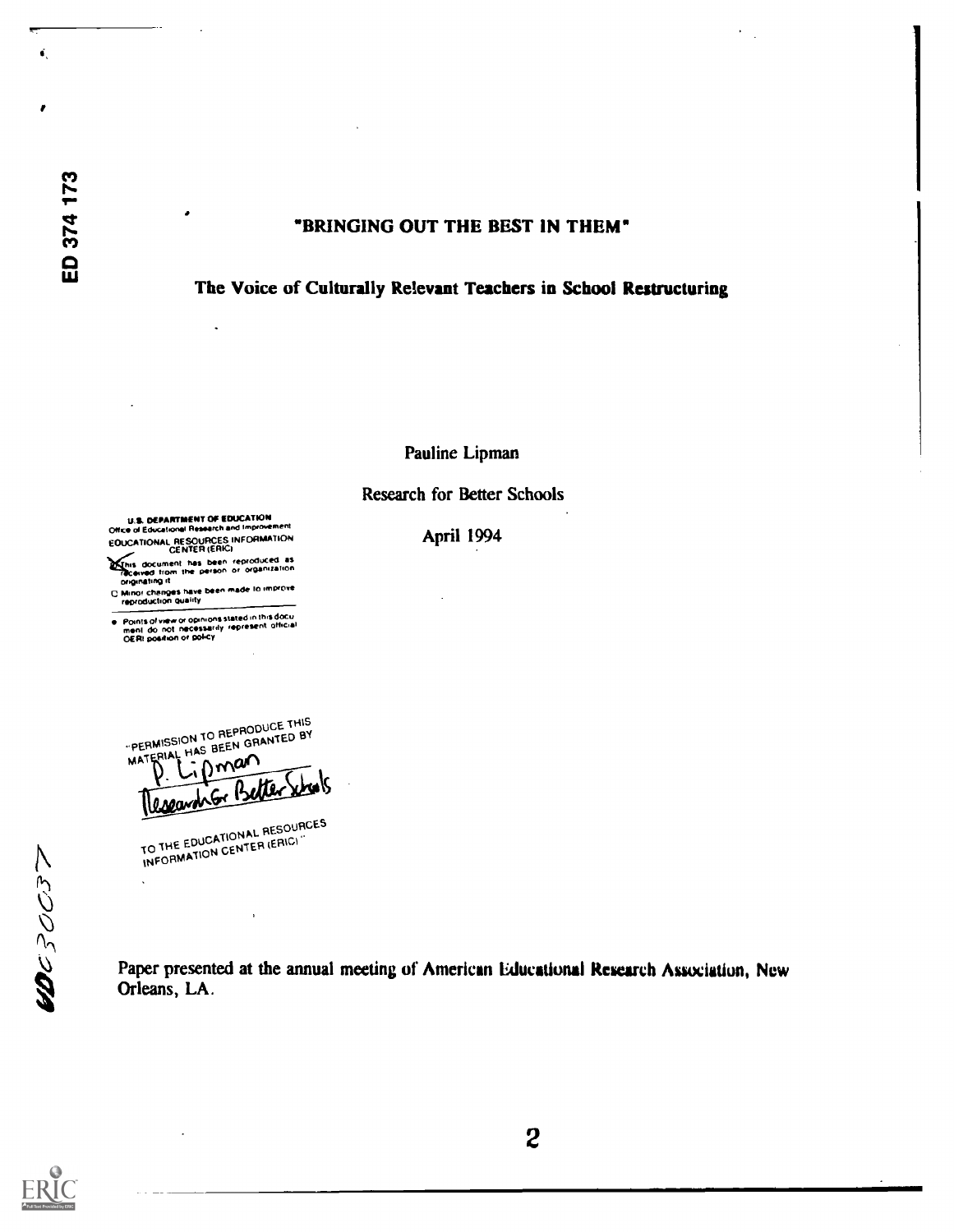## "BRINGING OUT THE BEST IN THEN"

#### The Voice of Culturally Relevant Teachers in School Restructuring

"Even though I'm not doing the Mentoring and Counseling Program any more, I can't reject them. They know I care about them. They know when you're not pretending. You don't turn off realness. '--Paulette

"I find them where they are. I say, 'You've told stories. When you say, The way I see it," that's point of view.' I just do it like that. When kids believe you think they can learn, they will. "--Samuel

"We have to challenge these students. When we don't give them an opportunity, we're taking something away from them."--Helen

The compelling idea that schools must be fundamentally restructured has given birth to countless national and local efforts. As changes in organization, governance, teachers' worklife, curriculum, instruction, and assessment have begun to unfold, the central question is: Will they make a real difference in students' experiences in school? Will they result in significant changes in teaching and learning and social relations? And, in particular, will restructuring make a real differencz for children of color, who will become 40% of the school population by the year 2000, and whom our schools are most failing?

In this paper, I address one aspect of this question--the role of successful teachers of students of color in school restructuring. The paper describes three successful teachers of African American students in two restructuring schools. I discuss ways in which their practice and outlook supported the success of otherwise low-achieving students and how they diverged from their schools' norms. I briefly analyze why, despite their exemplary practice, each of these teachers, for different reasons, had limited influence on her/his school's reform agendas. Finally, I suggest some implications for school restructuring in general.

1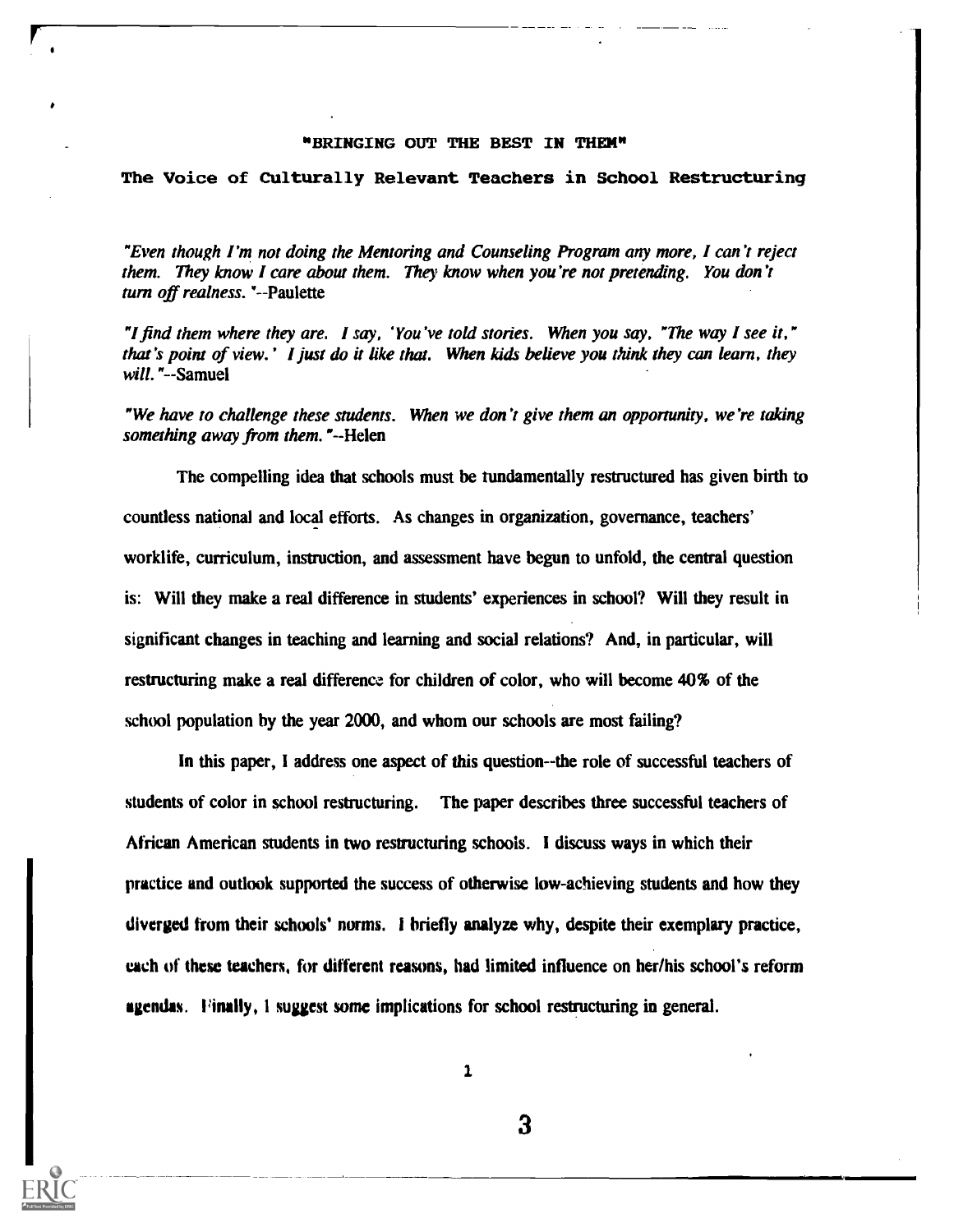My central argument is that the pedagogical knowledge, exemplary practices, and perspectives of successful teachers of students of color are resources for school change--and that these resources must be recognized, legitimated, and supported as a significant component of transforming schools for all children. I argue that these exemplary teachers are a bridge between what is, and what might be, in restructuring schools with culturally and racially diverse student populations. However, the marginal influence of these teachers indicates that new opportunities for professional dialogue, collaboration, and initiative will not necessarily ensure that the perspectives of exemplary teachers of African American and other marginalized groups will be heard. The results of this study also suggests that reforms may have to address broader relations of power and dominant ideologies if these teachas and parents and communities of color are to be heard.

# The Context: Two Restructuring Schools

This paper is part of a larger, ethnographic study (Lipman, 1993) of two junior high schools beginning to restructure. The larger study explored the influence of organizational restructuring, teacher collaboration, and teacher empowerment on teachers' beliefs about and practices with low-achieving African American students. The research was conducted in two integrated, bi-racial (African American and white) schools, which I call Gates and Franklin, located in Riverton,<sup>1</sup> a Southern school district with a history of conflict over desegregation. Using ethnographic methods, I conducted repeated, formal and informal, open-ended interviews of teachers, students, administrators at all levels of the school system, and community leaders; I observed classes, school activities, and school and district meetings; and I collected relevant documents. This research was done over a three year period, but I

2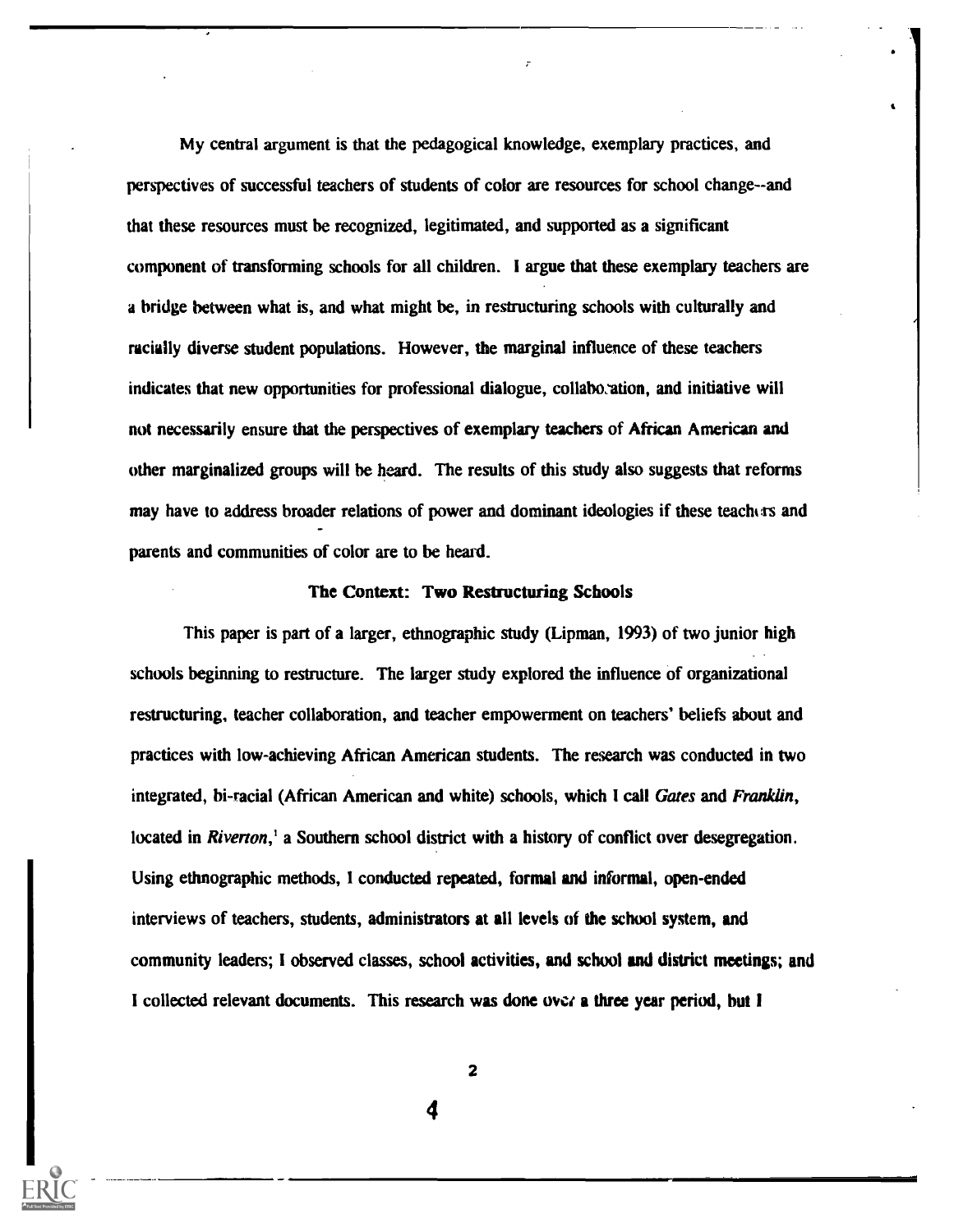collected the majority of the data in the third year (1990-91), the first year of "whole school restructuring" in Riverton.

A recurring theme in current education reform literature is the need for educators to develop new shared meanings, values, and assumptions (Lieberman, 1988; Lieberman, Darling-Hammond, & Zuckerman, 1991; Fullan, 1982; Sarason, 1982; Sirotnik, 1987; Wehlage, Smith, & Lipman, 1992). Following this line of reasoning, 1 assumed that critical inquiry about beliefs, values, routine practices, and procedures is an important aspect of cultural change in schools (cf. Hopfenberg, 1990; Lieberman, Darling-Hammond, & Zuckerman, 1991; Sirotnik, 1987). 1 looked for evidence that educators had begun to scrutinize and re-evaluate the daily regularities of life in their schools, especially as these regularities affected the educational experiences of African American students. Particularly in the early stages of restructuring, I was interested in learning if organizational changes which supported teacher collaboration and professional dialogue fostered conversation on topics germane to the educational experiences of African Americans, under what conditions, and what the obstacles might be. I also examined the relationship of expanded teacher roles ("teacher empowerment") and the initiatives teachers took to improve the education of lowachieving African American students. Although 1 focussed on teachers, I explored the social and political context of the schools and community within which they worked as this context seemed to influence their beliefs about and practices with A..ican American students.

# The Two Schools

Gates Junior High School was the premier junior high in Riverton. Its attendance zone matched the two wealthiest, primarily white areas of the city with one of the poorest

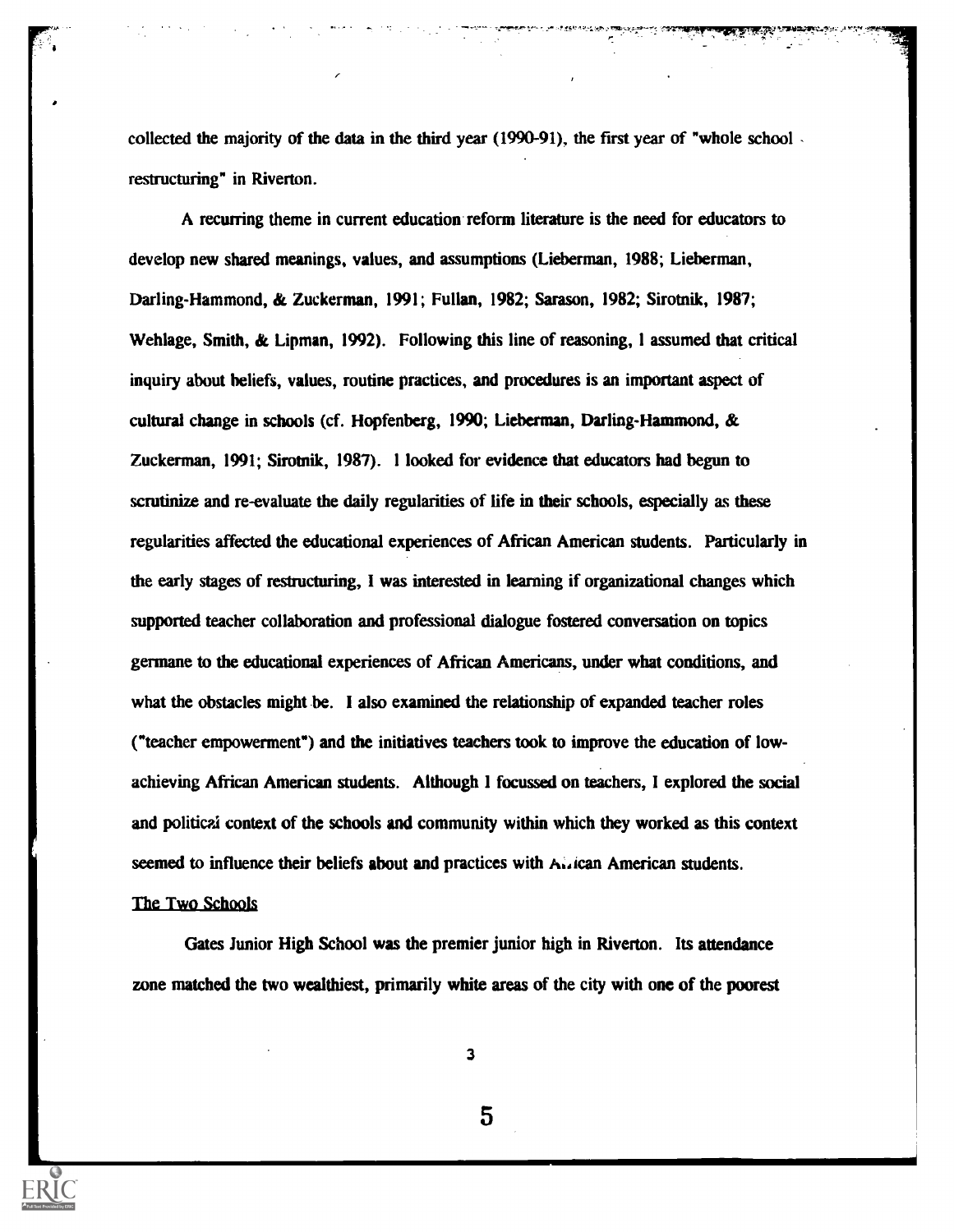African American sections. About 40% of the students were white, most of whom lived in two affluent neighborhoods bordering the school, and about 60% were African American, most of whom were bused-in from a low-income neighborhood across the city. Over all at Gates, African American students scored dramatically below their white peers on standardized achievement measures and received a disproportionate share of the school's disciplinary actions. There were just eight African American teachers in a faculty of 49, the lowest percentage of any junior high in the district. The powerbase at Gates was securely lodged with the school's affluent white parents. These parents were very active and visible, individually and through their domination of Gates' PTO. The PTO raised thousands of dollars each year for the school, intervened aggressively in matters concerning their children, and were very influential, not only with the principal but with the board of education and school district leaders. The principal was a white male with political clout in the district. Gates' overwhelmingly white, experienced faculty generally identified with the school's college preparatory, honors track curriculum, and the behaviors, norms, and culture of academic success which were congruent with middle and upper middle class white students. African American students were largely invisible in the school's curriculum, behavioral norms, traditions, and valued activities. And African American families seemed only to come to the school when summoned by an administrator, usually for a disciplinary problem involving their children.

In contrast, the other school, which I call Franklin, was 80% African American, 20% white, and uniformly working class or low-income. Although African Americans were not a marginal group, as at Gates, the school itself was often identified by educators in the district

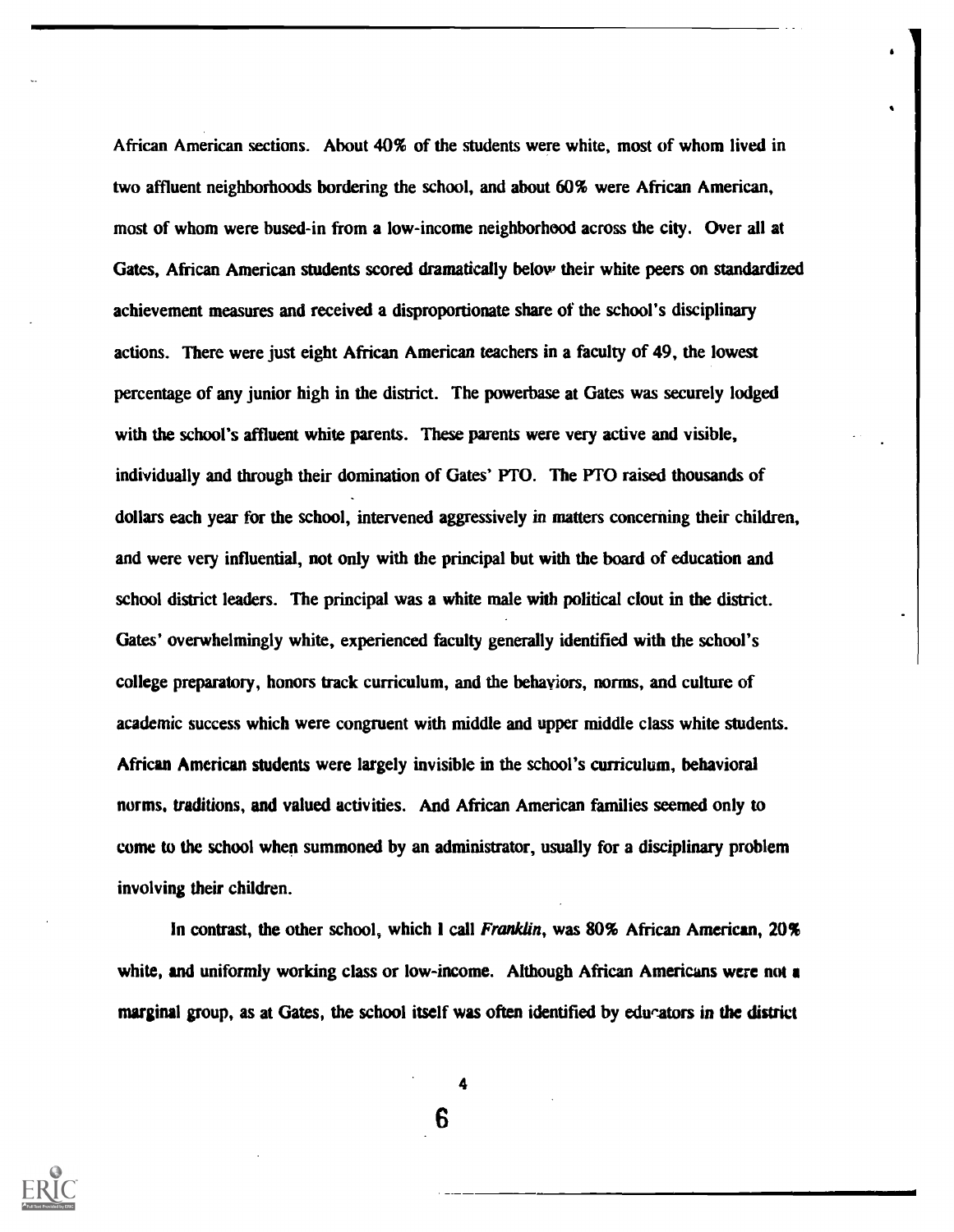as "low-achieving" or "all at-risk". It was near the bottom of junior high schools on standard achievement measures and had one of the highest suspension rates. The faculty was equally composed of white and African American teachers--the highest percentage of African American teachers of any junior high in the district--and was fragmented into multiple overlapping and conflicting subgroups along lines of race, longevity at the school, and core subjects vs. related arts. Franklin was led by a young African American woman. As a new principal, she had little influence with district leaders, and Franklin parents had little influence in the district.

Gates and Franklin were very different schools, yet there were several significant similarities with important implications for African American students and for the course of restructuring. One, despite significant achievement gaps between African American and white students, there was a pervasive culture of silence about race. The taboo against discussing racial issues was supported by teachers' frequent insistence that they "didn't see color" (cf. Schofield, 1982) and by a tenuous veneer of racial harmony among the faculty at Gates (cf. Clement, Eisenhart, & Harding, 1979).<sup>2</sup> Two, many teachers articulated a deficit model of "at-risk" students.' Especially at Gates, but also at Franklin, this was acted out in low behavioral and academic expectations for many African American students, and in attempts to counsel and otherwise "fix" students and their families. Three, many teachers believed that improving social relations between students and adults and creating a stronger sense of school membership would improve academic performance and students' commitment to school, especially fur "at-risk" students. This led them to focus one-sidedly on affective and social domains  $\ell$  f schooling. Neither deficit nor social relations perspectives brought into

5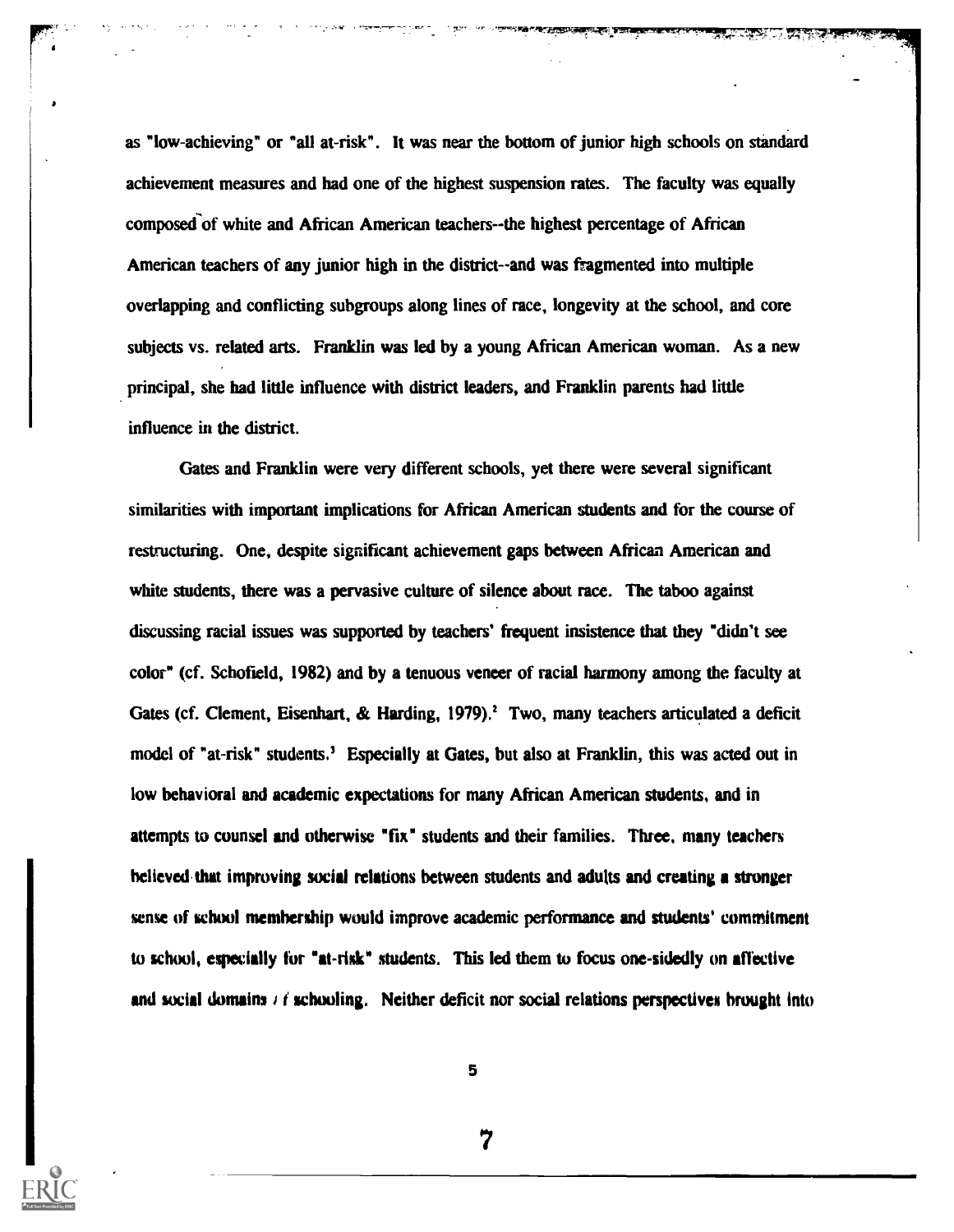question prevailing curricula, pedagogies, and school policies, nor the marginal position of African American students. Only a few educators at either school articulated a critique of the educational system or an analysis of the racial dynamics in their school. In addition there were a number of practices and policies with negative consequences for African Americans: academic tracking which was more pervasive at Gates where African American students were disproportionately assigned to low track classes; typically, low expectations and a dumbed down curriculum for "regular track students" at both schools; a punitive climate and the disproportionate disciplining of African Americans; Eurocentric curricula and disconnection from African American students' culture and experiences, particularly at Gates. (These are described more fully in the larger study (Lipman, 1993).

#### The Restructuring Agenda and Its Assumptions

The focus of restructuring in Riverton was on changes in school organization, teachers' roles and relationships ("empowerment" and collaboration), and on increasing teachers' knowledge base.' A primary goal of restructuring was to improve the educational experiences, achievement, attendance, and commitment to school of students identified as "atrisk", most of whom were African American. (In fact, the "at-risk" label was often a proxy for low-achieving African Americans.) A building-level steering committee of teachers, administrators, and other professional staff was formed to make some policy decisions and to resolve problems. The schools were broken up into grade-level interdisciplinary teams of teachers responsible for a common group of students. Each team had two planning periods a day and flexible scheduling of classes. This created an opportunity for on-going collaboration among small groups of teachers. Team meetings provided a context for teachers to share

6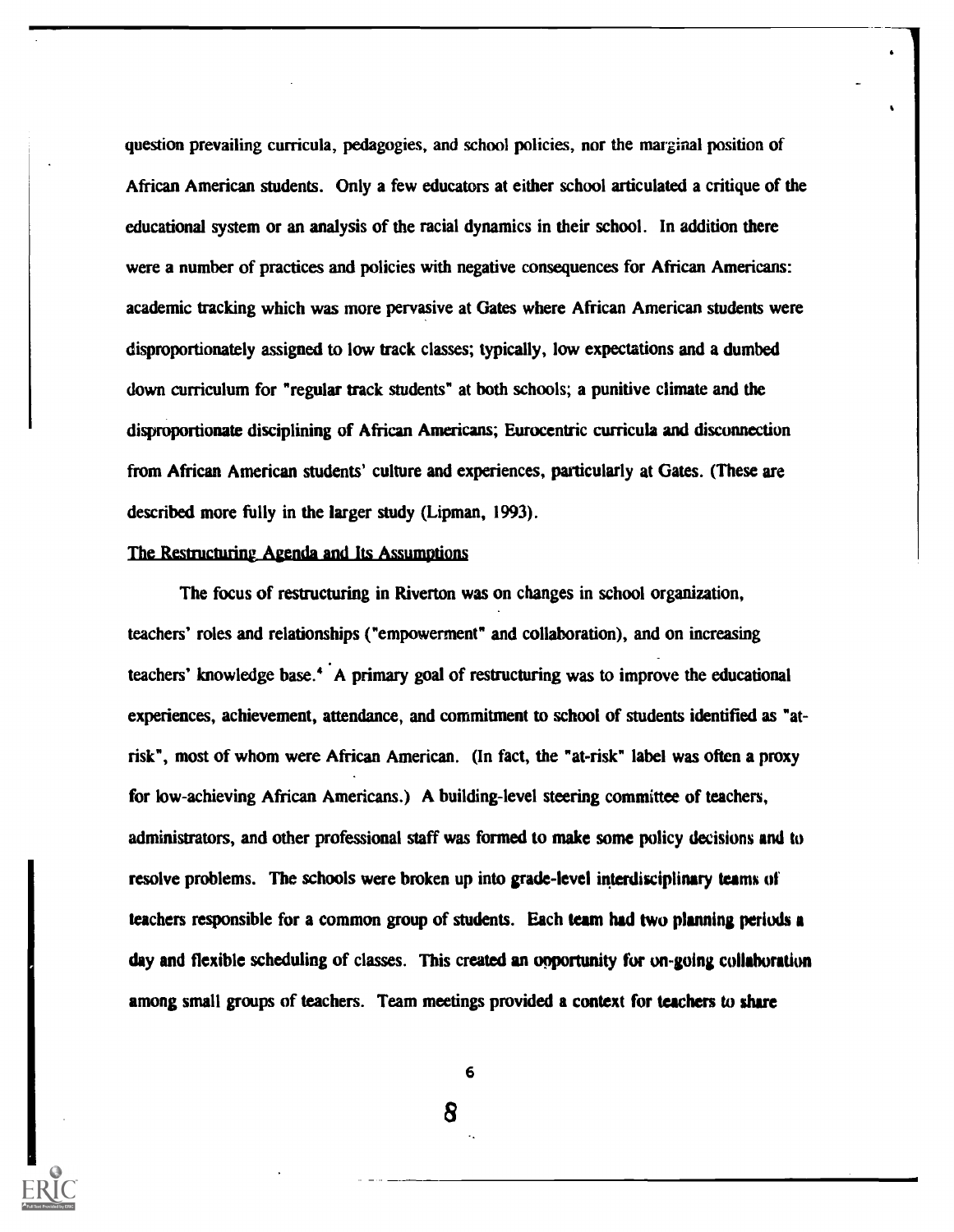ideas about individual students, existing practice, and educational goals as well as to initiate new activities and curricula. The expectation was that when teachers came together, influenced each other's thinking, and used their expanded authority, they would devise educational changes that would ultimately result in improved educational outcomes for students, particularly those "at risk". School people at all levels, including teachers, also expected that creating smaller units or clusters of teachers and students would personalize adult/student relationships and increase students' sense of school membership.

These expectations were consistent with an underlying assumption of many restructuring efforts that decentralization of schools, professional collaboration, and teacher empowerment with focused staff development will lead to improvements in teaching and learning and school climate. There are several plausible arguments for this assumption. (1) Empowering teachers will enable them to exercise initiative and creativity to improve educational practice and school policy (Firestone & Rosenblum, 1988; Hawley, 1985; Holmes, 1986; Kanter, 1983; Schlechty, 1990; Schlechty, Ingwerson, & Brooks, 1988; Schlechty & Joslin, 1986; Task Force on Teaching as a Profession, 1986). (2) A second set of assumptions centers on the theoretical link between professional collaboration and educational improvement. It is argued that educators' professional isolation is individually debilitating and stifles constructive dialogue (Freedman, Jackson, & Boles 1983; Rosenholtz, 1989; Schlechty, 1990; Sizer, 1984). Teacher collaboration is expected to promote dialogues of change (Hopfenberg, 1991; Sizer, 1984). Particularly within multiracial teaching staffs, collaboration might be expected to prompt reflection on practices and policies that marginalize students of color. (3) The anonymity endemic to large, impersonal schools is



7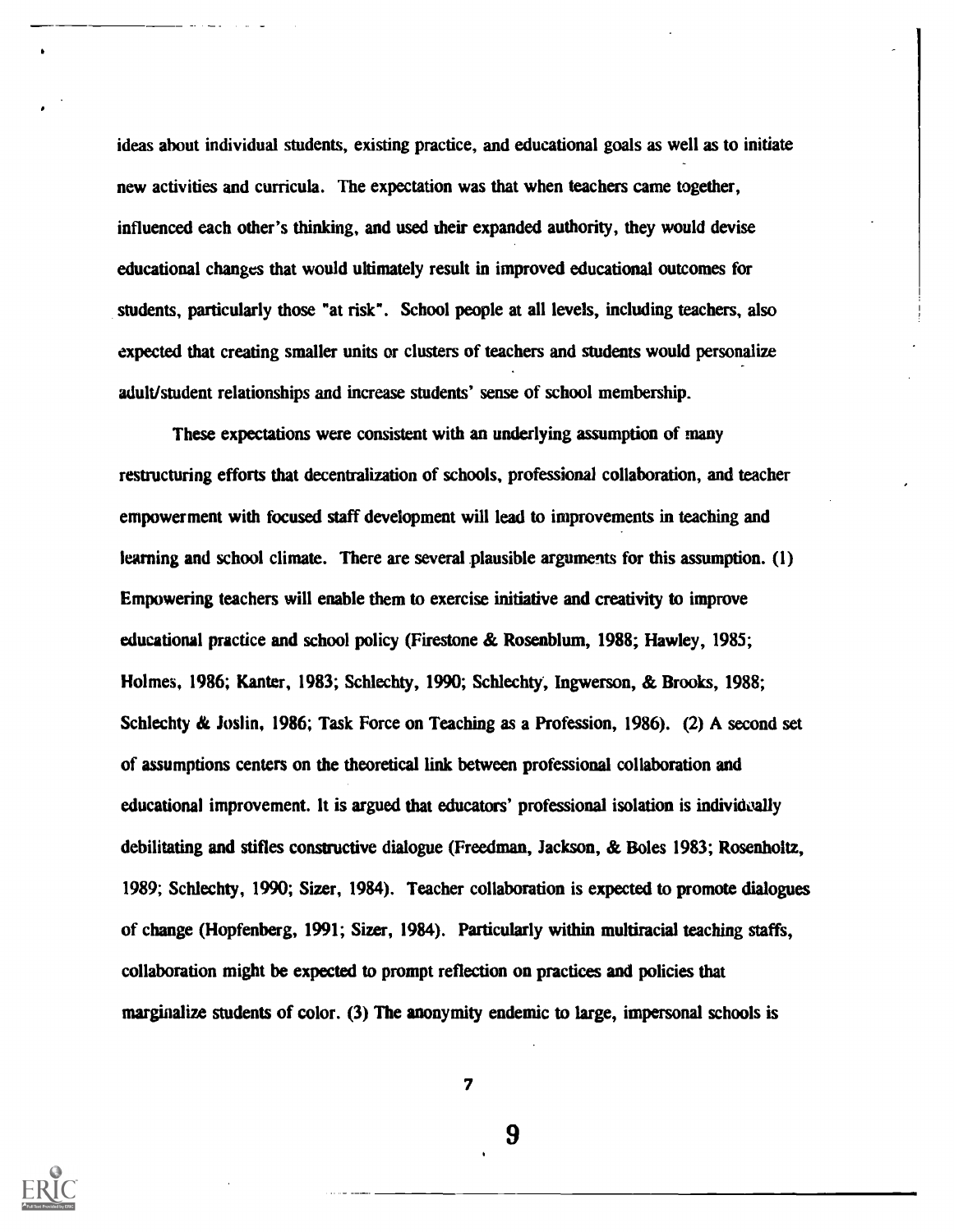thought to contribute to students' alienation and lack of a sense of membership in the school (Wehlage, Rutter, Smith, Lesko & Fernandez, 1989). It is posited that sub-dividing schools into smaller, more collective and supportive learning environments will help strengthen understanding, trust, and a sense of reciprocal legitimacy between students and their teachers (Lipsitz, 1984; Massachusetts Advocacy Center, 1988; Ratzki & Fisher, 1989/90; Sizer, 1984). The thrust of these arguments was echoed by teachers and school leaders in this study.

## Three Exemplary Teachers of African American Students

Both Gates and Franklin had a poor track record in educating African American students. Yet, at both schools there were teachers who were highly successful with these students. Their practices, beliefs about students, and educational visions were sharply divergent from most of their colleagues. Three teachers--Paulette Washington at Gates and Samuel Thompson and Helen McAllister at Franklin--are illustrative of this group.<sup>5</sup> **Paulette Washington** 

Paulette Washington was one of nine African American teachers at Gates. A reading teacher for five years, in 1990-91 she was assigned to teach a new, heterogeneously grouped, Study and Research Methods class introduced as part of restructuring. Paulette was often mentioned by her colleagues as particularly successful with low-achieving students, and she had a rapport with students whom other teachers labelled trouble makers. Paulette taught in one half of a classroom, separated by a room divider from a computer lab. Crammed but organized, her room was filled with literature and writing. Within this space, Paulette frequently reorganized the desks to accommodate simultaneous cooperative activities.

8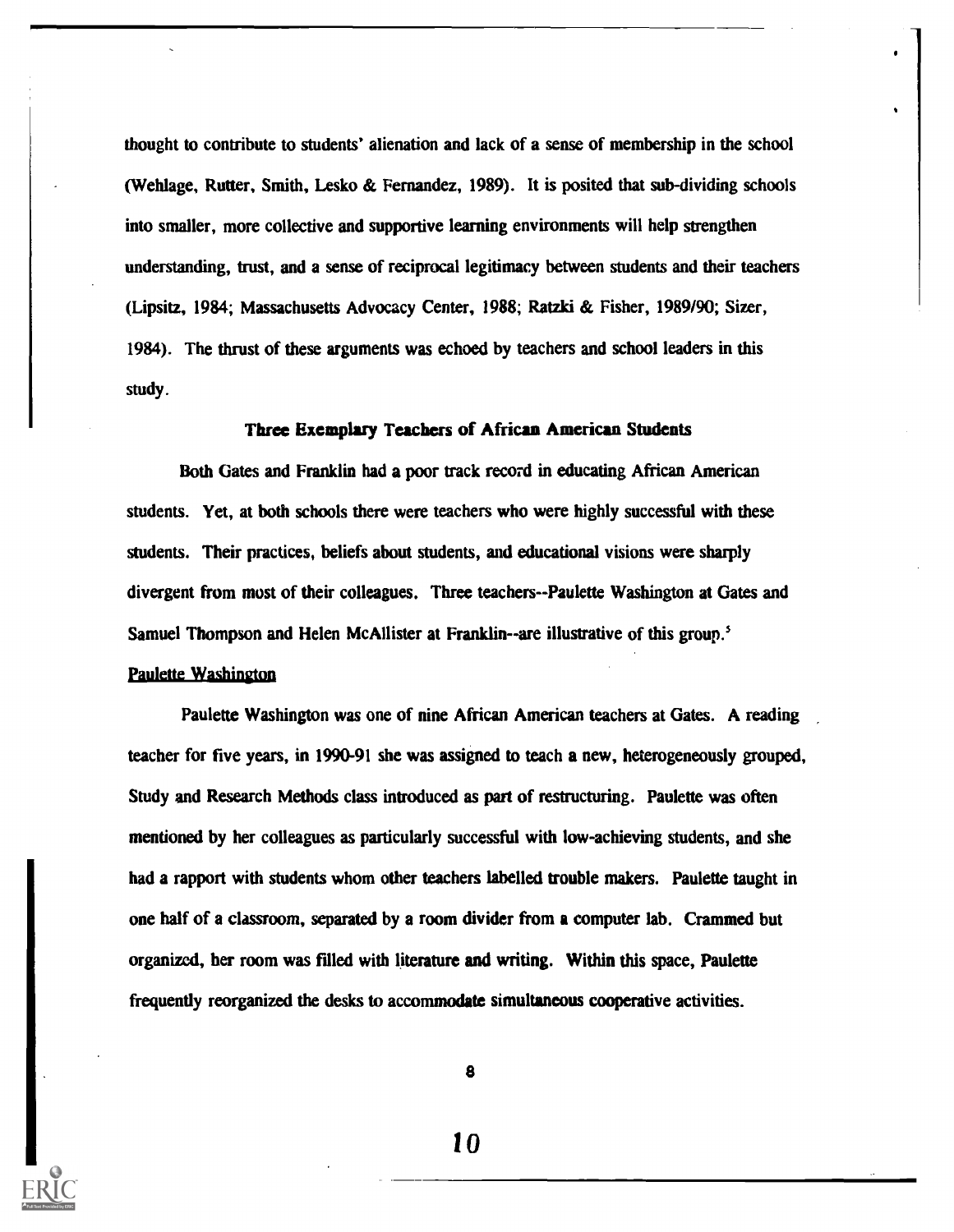Frequently, students who were strong in particular skills helped others who were weaker. Typically, students in her classes were attentive and serious, and there was a thoughtfulness and respectfulness toward each other which was often missing in other classes at Gates.

Paulette was a strong advocate for African American students. They sought her out because she was one of the few adults who grasped their alienation at Gates. Caring and mentorship were embodied in her relationships with students outside the classroom as well as in class. She said:

Last year I did MCP IMentoring and Counseling Program]. I did lots of things with them, took kids bowling, things like that. My husband even had the boys overnight. Some of my same MCP kids still cling to me. They come by and say, "Won't you still counsel me, Miss Washington?" "I'll counsel you," I say, and pat them on the shoulder (laugh). But they come up to me in the halls. Even though I'm not doing MCP any more. I can't reject them. They know I care about them. They know when you're not pretending. You don't turn off realness.

However, she had little power to influence the overall fate of African American youth

at Gates. To Paulette, there was a clear connection between the marginal location of African

American faculty, including herself, and the subordination of African American students.

Paulette:

There are no Black role models for these kids. I've been at Gates for six years, and during that time they've lost three or four black teachers. I'm coordinating a Black history project right now. There's a teacher who will not let a kid in the room a couple minutes late because he has to come from the auditorium where we are rehearsing. Every day it's the same thing. I think he's doing it on purpose to this kid just to harass him, and there's not much I can do.

Nevertheless, she did what she could. She initiated *AfroNotions* (an African American cultural club at Gates), was active in a district multicultural curriculum project, and informally tutored and mentored students outside of class.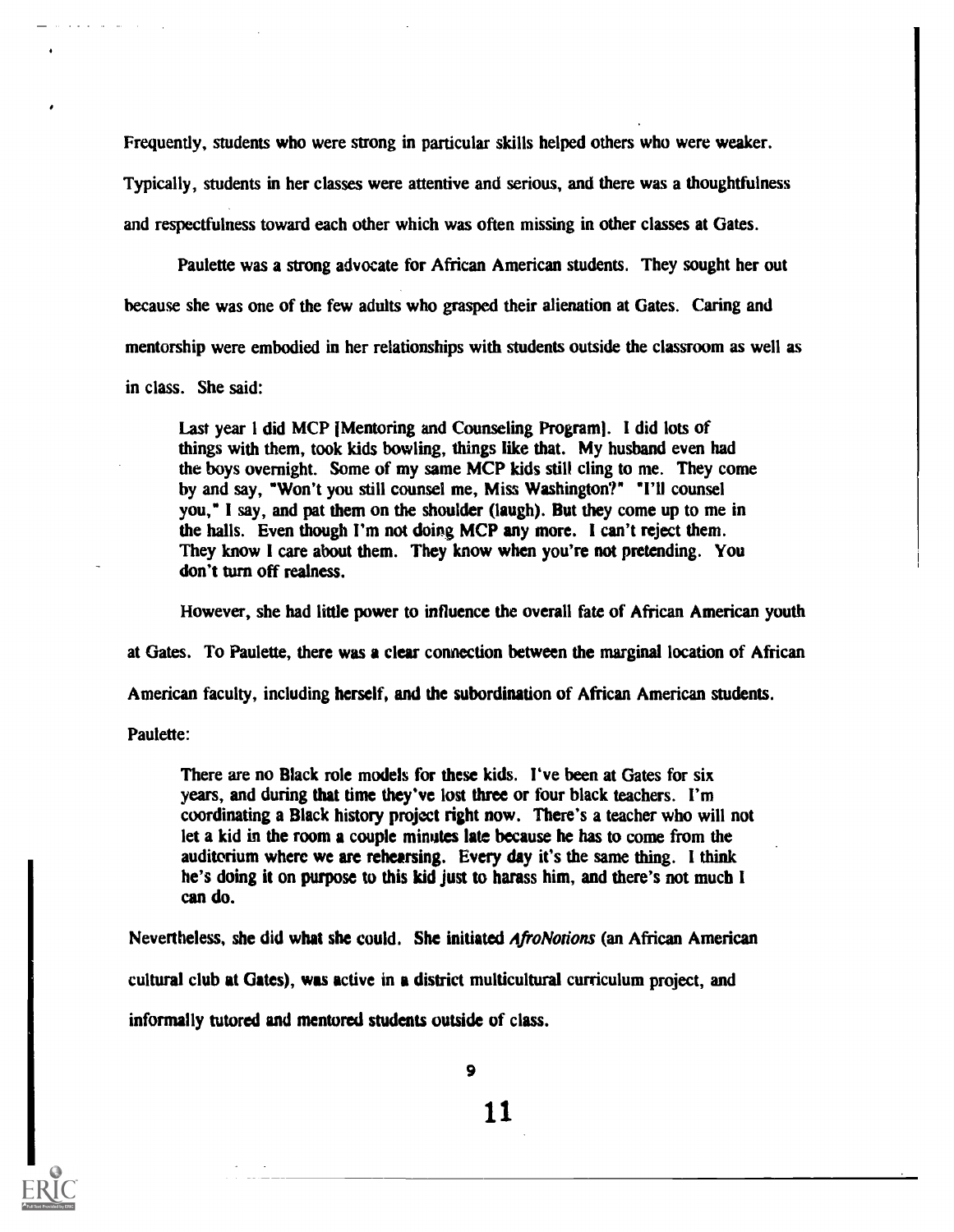Unlike some of her team colleagues who emphasized nurturing for low-achieving students and academics for high achievers, Paulette expected all her students to perform academically and to conduct themselves appropriately. Above all, Paulette said, she was "about learning". She explained her philosophy: "At first kids give you a hard time, but when they see that you're solid, they're okay. When they see that you're serious about learning, they're okay." She believed that the alienation and poor academic performance of many Black students at Gates was due to teachers' low expectations and inability to recognize their strengths. "These kids are intelligent. They know the material. They have good memories. They can remember a 20 minute rap song, but they don't have school skills. They aren't subject-wise."

One thing that set Paulette apart from many teachers at Gates was that she saw strengths in students where others saw only deficits. This was illustrated by her perceptions of Raymond, an African American ninth grader who had been retained, was doing poorly academically, and was frequently disciplined by administrators. In his classes, I observed him to be bored; he alternately acted out or was sullen and withdrawn. Only in Paulette's class did he demonstrate a measure of academic engagement. Other teachers on Paulette's team characterized Raymond as "very low", "probably a gang banger", and "your typical atrisk kid". They were negative about his behavior and thought him to be very deficient in reading and math. Teacher:

He can't keep a piece of paper from one day to the next. He doesn't listen. He can't read. He's a zero. I think he has a hearing disability because he never seems to hear what I say. But as far as mental processes he's not special [mentally disabled]. But he's just not there.

Paulette's view of Raymo d was sharply at odds with her team mates' pessimistic appraisal:

10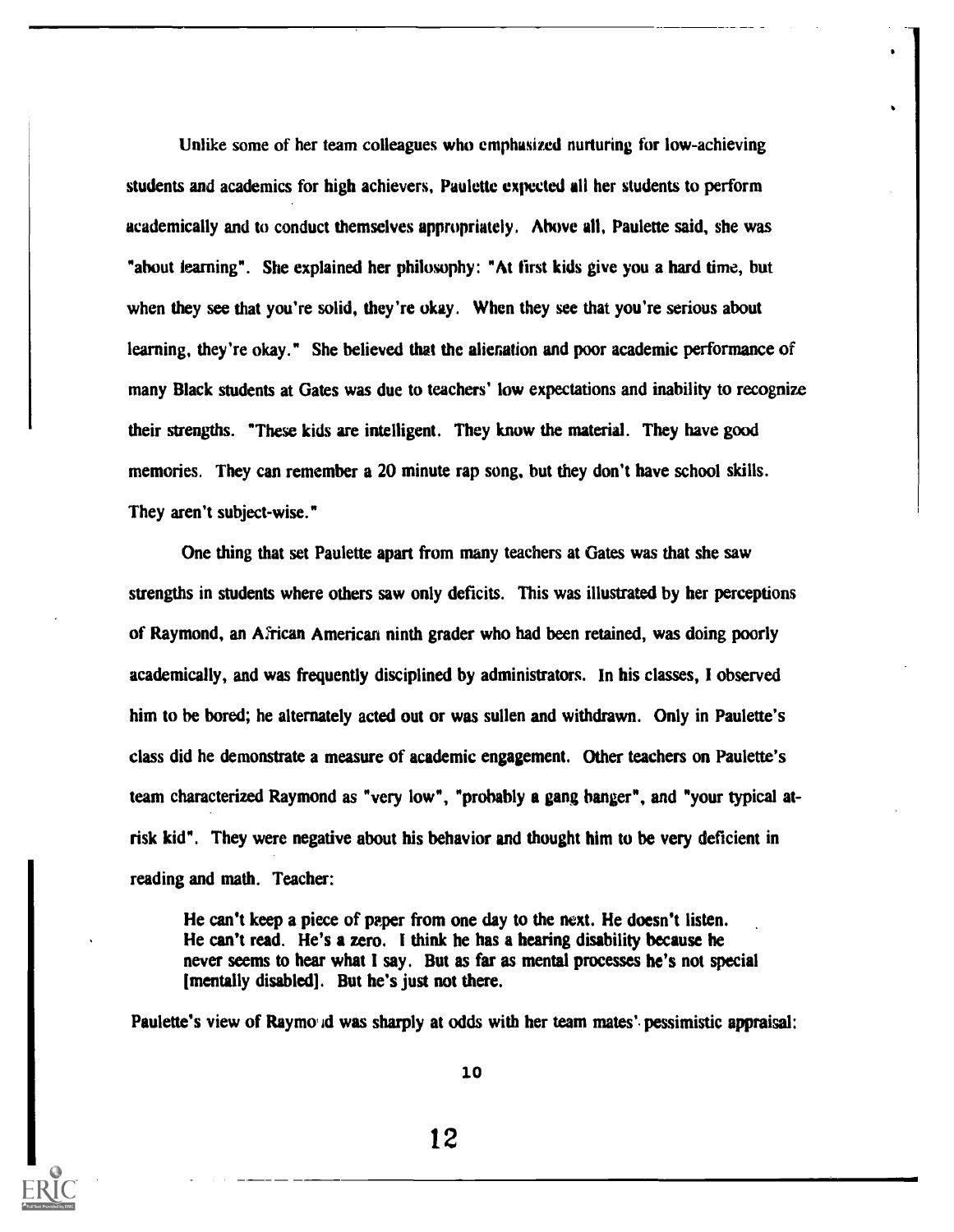Raymond can read. He tested average in reading. And he's good in math. If they say he can't read they haven't checked with the reading teachers. That's just superficial. They haven't really gone into it. He has a lot of strength, a lot of strength. He's a good listener. He likes strokes, immediate feedback. Not long term rewards but immediate. He's a good conversationalist. But they don't see that. He's totally turned off to school.

This was a clear instance in which teachers did not utilize opportunities of collaboration to learn from Paulette's success with a student they were failing. I return to this issue below. Samuel Thompson

Samuel Thompson, an African American teacher in his forties, was widely recognized by his colleagues to be creative, challenging and popular with students. A literature teacher and writer, his teaching and everyday conversation were imbued with flair and drama. His classes were experiential and student-directed, yet he was at the center, like a dramatic concert master, spurring students on, correcting, applauding. He was also extremely outspoken, It was not unusual for him to stop, on his way through the school office, to inquire about the situation of a student waiting to see the principal and then offer some advice to both the student and her/his parent,

Samuel's classroom was decorated with book posters, samples of student writing, the vivalmlitly words for the week, student projects, and several prominently displayed posters of Altican American leaders and authors. Rows of text books were in perfect order on the shelves, and there was a hroad assortment of paperback novels, poetry anthologies, and plays. '11111111 were several plants, and in front of the door was a small, clean, braided rug on which all who entered were expected to wipe their feet. Several times each day, Samuel cool seen swooping his room and the hallway outside his classroom door. Although some teachers smiled as this eccentricity, Samuel went right on, explaining that "keeping up" his room was

11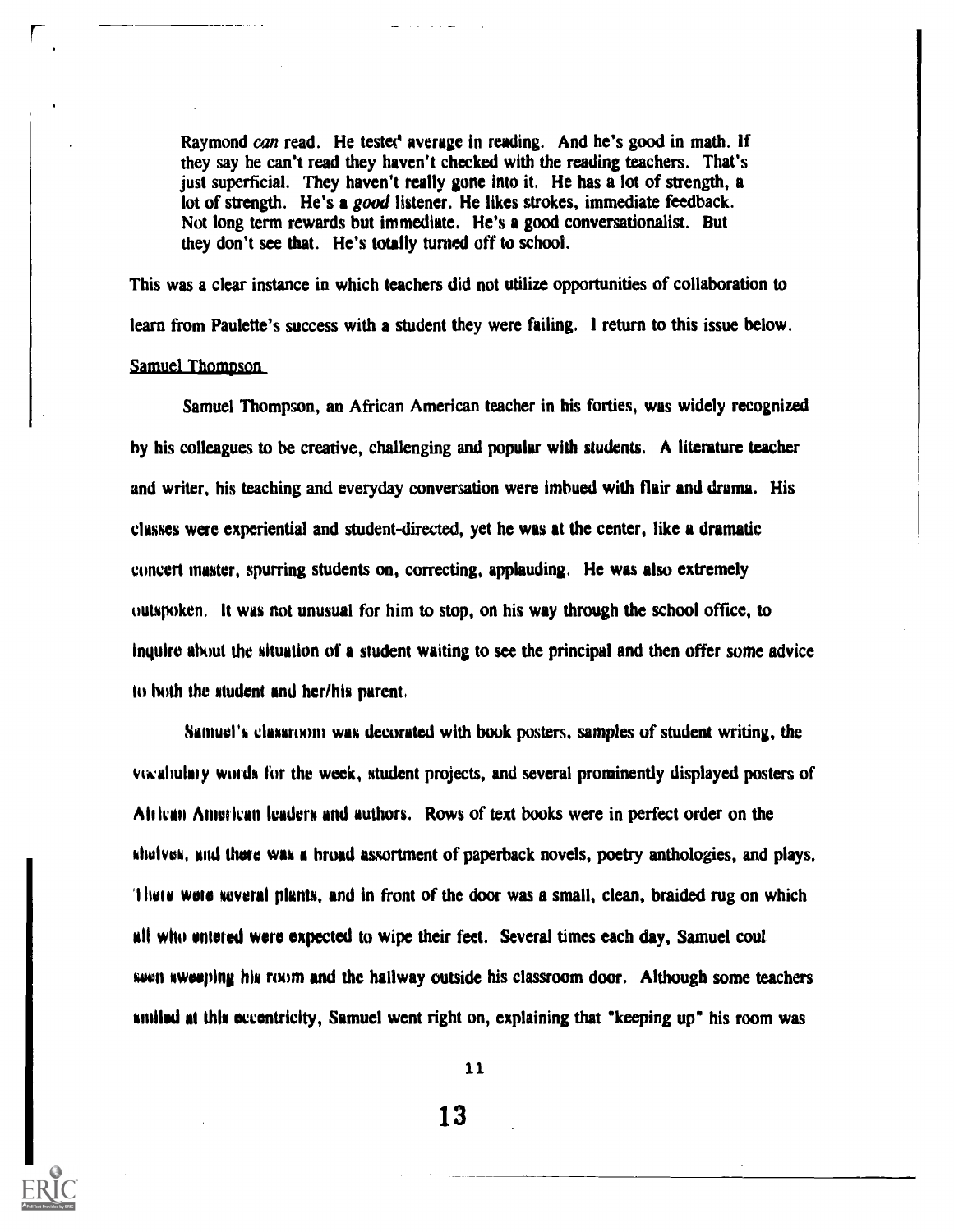a way of engendering respect for what occurred there. "Our classroom is our home," he said, projecting the sense of family that he created within this space.

In part, he accomplished this simply by treating the room as a home--sweeping it out, putting a rug in front of the doorway, cleaning it himself. Also students had a stake in this space, a sense of ownership that was visible. Before and after school and during lunch period they met there to rehearse a play, complete an assignment, or plan a project. Sometimes Samuel was available as informal advisor, sometimes not. Students were in charge of room decor, on their own initiative answered knocks at the door, and freely used materials out of Samuel's resource files for projects and papers. In many small ways, he conveyed a sense of trust and respect which students clearly returned in their interactions with him and among themselves while they were in his room. As with Paulette, students who were reputed to be troublemakers and whom I observed to be disrespectful of adults and their peers in other classes, conducted themselves with maturity in Samuel's classes.

Because of the rapport and mutual respect he established with students, he rarely encountered the discipline problems so many teachers complained about. "I never send students to the office. That's not necessary here," he claimed. Also his teaching was responsive to the vitality of young adolescents and was in sharp contrast with the punitive climate in many Franklin classrooms. Samuel:

I encourage my students to express themselves. At the proper moment of course. But for some teachers that may be a discipline problem. But you have to give them an opportunity to express their creativity. You can't be so rigid.

Samuel exuded confidence and commitment toward Franklin students. For him, working at Franklin was a calling:

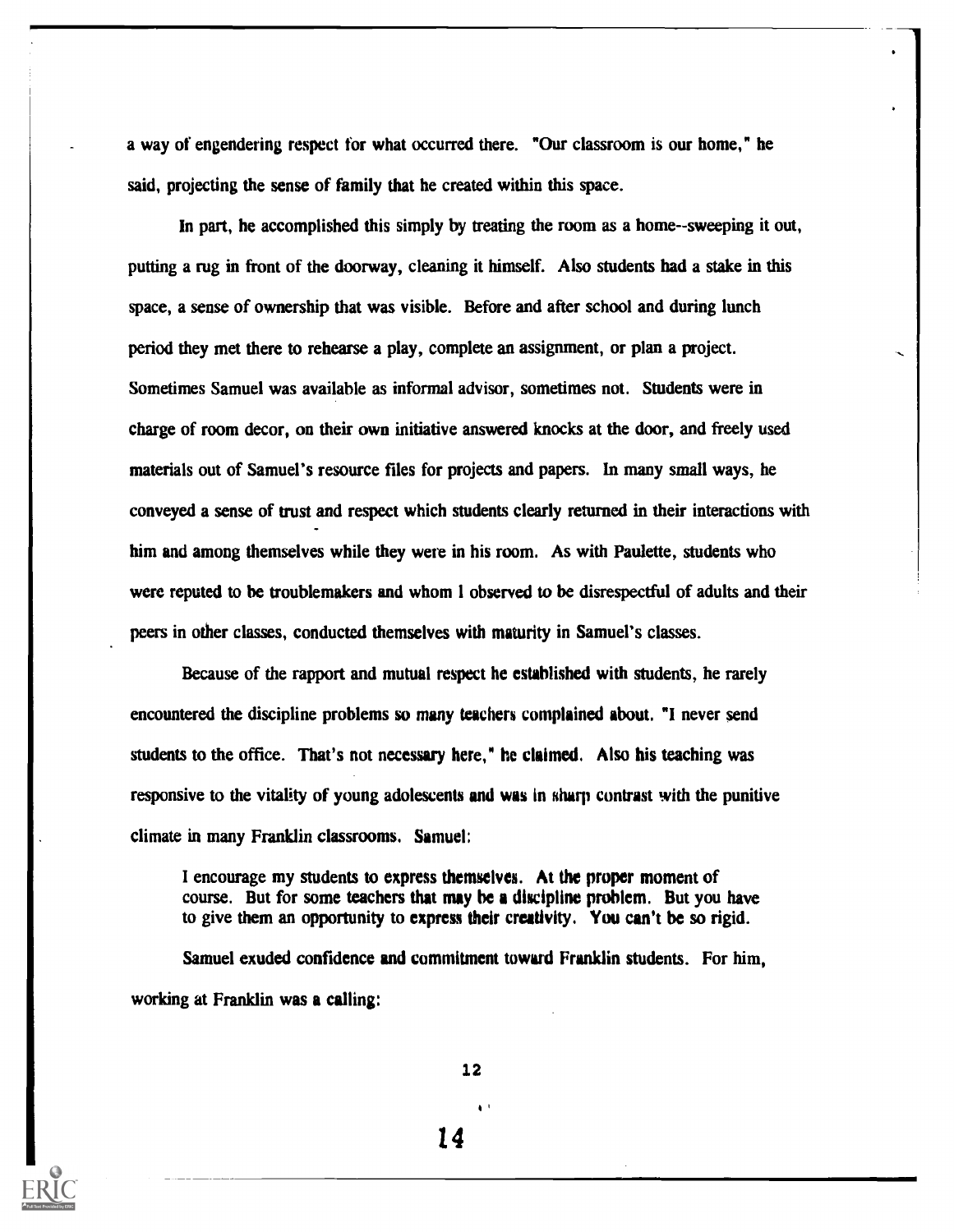If you preach negativism, that's what you get. I call them segmental children. Segmental. Teachers have a stigma about these children and so they do about enough to keep them in their seat and away from their desk. They don't spend enough time to find, to see where the deficiencies can be corrected. Of course we have children with deficiencies. We're a feeder school. You understand what I mean. Some schools won't take these children. But we don't feel that way toward these children. We believe every child can learn.

He was outspokenly opposed to the incentives some teachers had begun using because he

believed they demonstrated a fundamental lack of confidence in students. He criticized

teachers who said, "You behave and I'll let you do my bulletin board":

I hate that! Bribing children that way instead of bringing out the best in them. A student is in charge of room decorum in my room. He designs all the bulletin hoards. When I say I want to change the board, Arthur stands back and looks at it. "Oh no. I had a very different idea," he says. So that 's the way it is. 1 believe in giving the children a lot of autonomy. They're responsible for their own learning. I tell them what they'll learn but they suggest how.

# Helen McAllister

Helen McAllister was a gracious and dignified woman who had made her 30-plus years of teaching into a life purpose. She was one of the most highly respected teachers at Franklin. Students and parents--white and Black--requested, even demanded, they have her for a teacher. She was a recognized teacher-leader who headed one of the new grade-level teams, sponsored the student honor society, and chaired the English department. Her room, appealingly decorated with student work and literary posters, was impeccably ordered and somehow less dingy than many at Franklin, It projected some of the most salient aspects of Helen's teaching: she was highly structured yet creative, respectful, celebratory of student accomplishments, and above all, serious about learning.

Students understood that "you worked in Ms. McAllister's room." Her sense of

13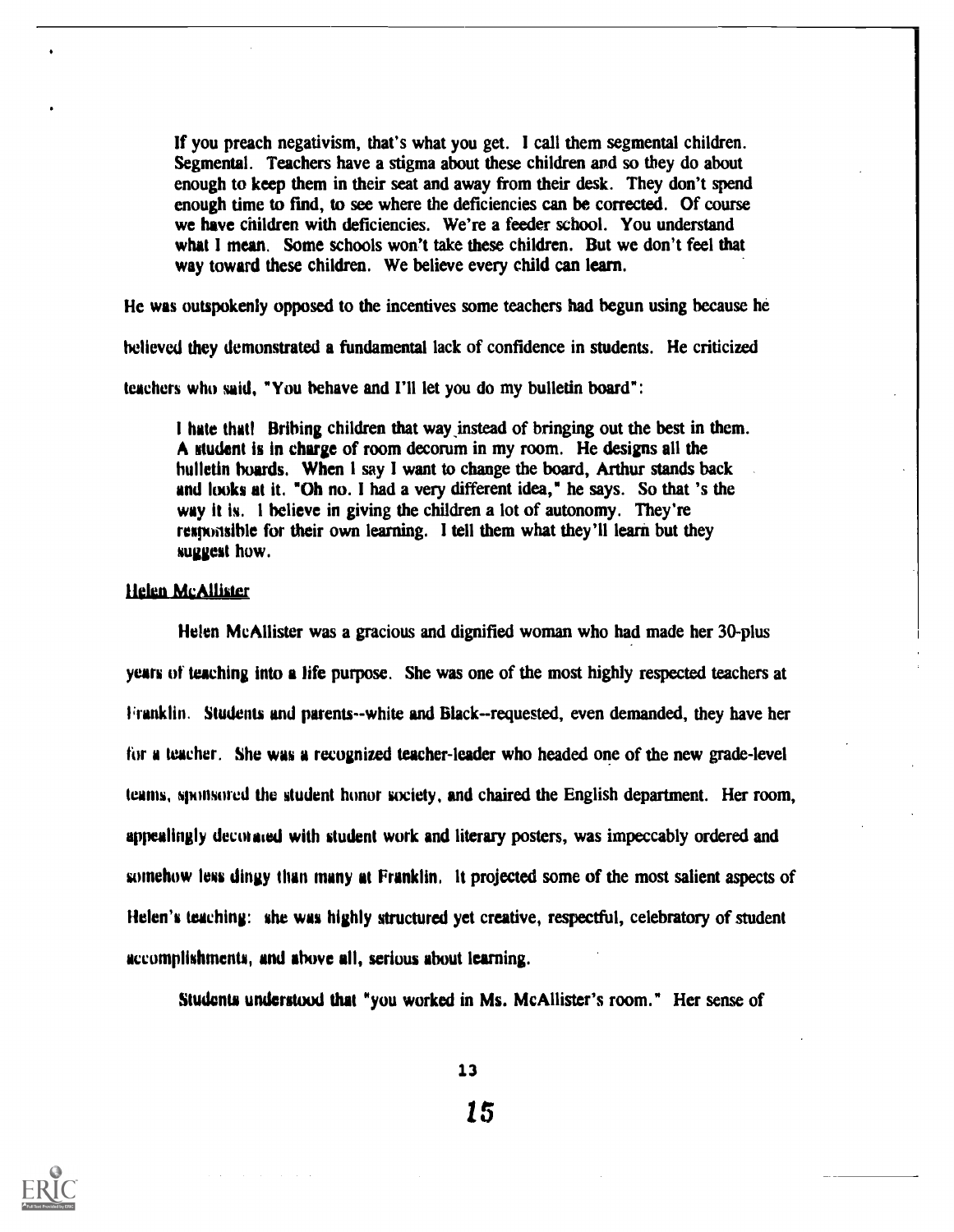responsibility and commitment to students elicited the same qualities in return. Although she was very positive about the collegial aspects of restructuring, as well as about team activities, her concern was that restructuring result in stronger academic performance for low-achieving students and a reduction of the racial disparities, "They like the rewards, the pizza parties, the motivational speakers. But I want students to compete academically." The theme of "not limiting the students" ran through her teaching and her discourse about teaching. "I think it's important to expose ninth graders to as much as possible," she said. Contending that achievement disparities were partly the result of low expectations for African American students, she taught regular track students the same as honors students.

I have high expectations for all of my students. I don't water down anything for them. If some need extra help, I work with them individually....I'm frustrated that we can't teach high school books. We can't teach any books from the high school list in junior high school. So this holds a lot of junior high school students back. We have to challenge these students. When we don't give them an opportunity, we're taking something away from them.

She projected confidence that students could meet the standards she set and then provided concrete support in meeting them. She worked with students individually and tutored them outside school hours. At the beginning of the year she gave them their standardized test scores and mapped out a plan with them for improvement. In the spring she told them she would be preparing work for them to do over the summer as well as lists of books they should read to prepare them for high school and, "to keep your minds active."

In Helen's classes, doing well academically was normatively valued. Conversations about choosing a high school, planning for college, and preparing for college entrance tests were woven into academics. Discipline was a non-issue. She declared, "In all my years of teaching, I sent two students to the office." With patience and humanity she held attentive



1416.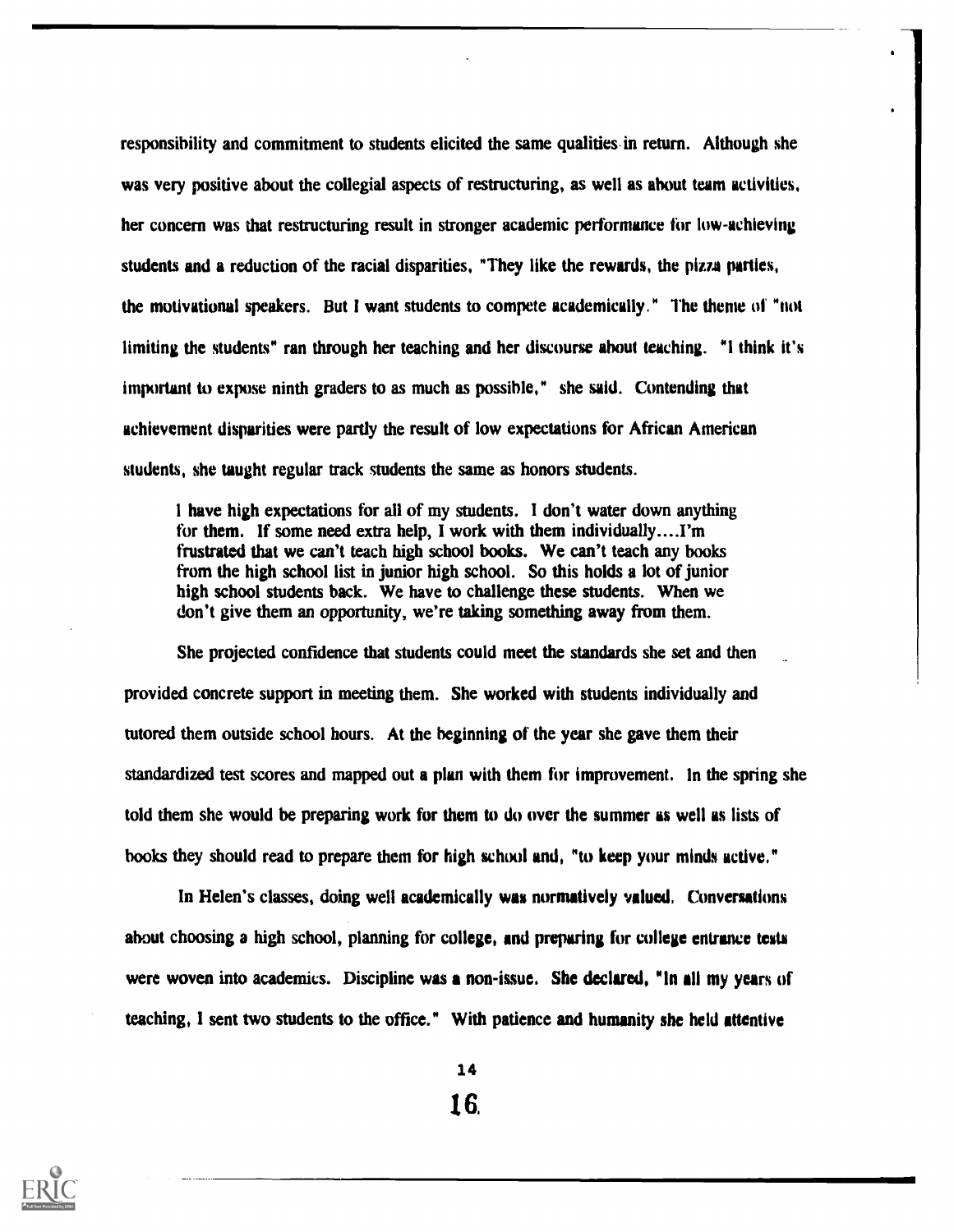and respectful students to uniformly high standards of academic performance and behavior. The most unruly students in other classes did not act up in Ms. McAllister's room. Boisterous adolescents, considered by other teachers as too tough to handle, gathered their composure as they entered with a respectful, "Good afternoon, Miz McAllister." They sat down, took out their work, and bent themselves to her challenges. Almost without exception students in her classes exhibited a seriousness about learning and a respectfulness toward each other that contrasted sharply with many other classes at Franklin. One of these students told me simply, "The kids don't want to disappoint Miss McAllister."

Helen was convinced that children would learn if there was a relationship based on trust and concern, like family. For her, learning was grounded in the quality of these relationships. She visited students' homes, knew them from church, talked with them outside class, and invited parents to sit in on classes. Families were listened to and their ideas valued. In several team meetings, she reported proposals parents had made for their children's learning or strategies she and the parents had jointly constructed.

Educated in Black schools and an historically Black college, she continued the tradition of teaching as a calling, a community responsibility akin to a clergy-person or a community leader (cf. Siddle Walker, 1993). In addition to volunteering in early morning and after school tutoring programs, she worked with students during her lanch hour. Two evenings a week she volunteered in a community tutoring program. She taught Sunday school in her church and was organizing and teaching in a Saturday school on Black history and culture run by churches in the African American community. Although she did not phrase it this way, teaching for Helen was fulfilling a responsibility to help raise the next

15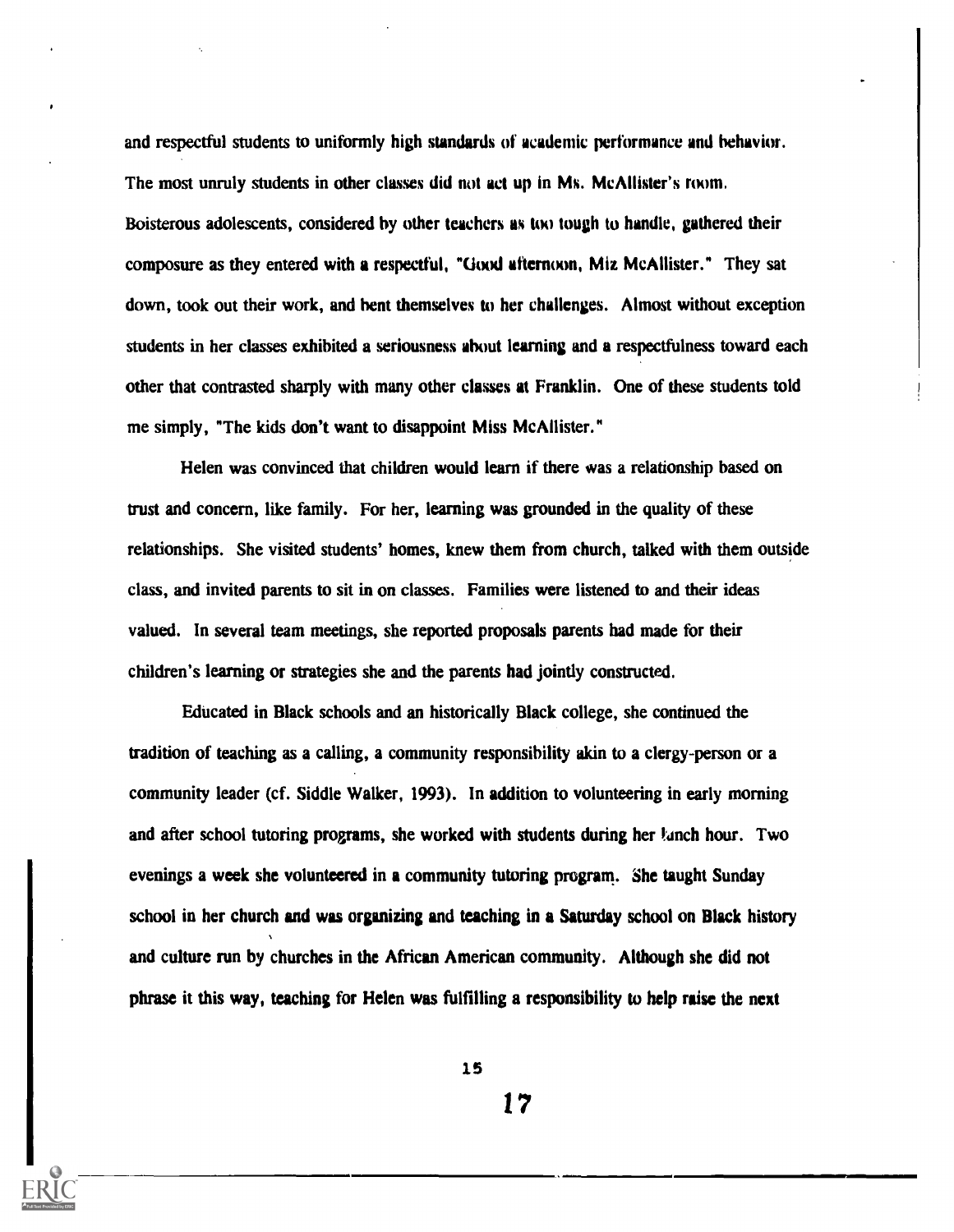generation to its fullest potential. As an African American teacher, she considered herself responsible to compensate for the injustices African American students experienced in school:

Black students don't know their history and they never see their own culture in school. That is why they act out, because they've been put down. Some people want to get away from February as flack history month. It's been used as a stigma. Black history needs to he taught all the way 'hrough. They are not aware of their own history. They don't know Carver, or DuBois, or Bethune. The churches are beginning to take responsibility for teaching this history because the schools aren't doing it. We want them to feel good about themselves and develop high self-esteem.

# Culturally Relevant Pedagogy

The pedagogy<sup>6</sup> of these teachers fits within the theoretical framework of a developing literature on culturally relevant teachers of African American students. (See, for example, the special issue of *Theory Into Practice*, on "Literacy and the African American Learner," Gadsden, 1992; and the *Journal of Education* on "African Liberation Pedagogy," King, 1990; see also Delpit, 1992b; Foster, 1991; 1994; King, 1991; Ladson-Billings, 1990a; 1990b; 1991; 1992a; 1992b; Lee, Lomotey, & Shujaa, 1990). Ladson-Billings (1990a) argues that "the real difference" between successful teachers of African American students and those who fail with Black students "is that (successful teachers) are engaged in...culturally relevant teaching. It is the kind of teaching that uses the students' culture to help them achieve success."' This kind of teaching "...allows black students to "choose" academic excellence without losing a sense of personal and cultural identity" (Ladson-Billings, 1990b: 337).

Successful African American teachers described by Foster  $(1991; 1994)$  hold students to stringent standards of behavior and "at the same time they give students unconditional them...to critical thinking" (1991: 298). They develop relationships with students that extend support to achieve academic success by actively engaging them in learning and challenging

16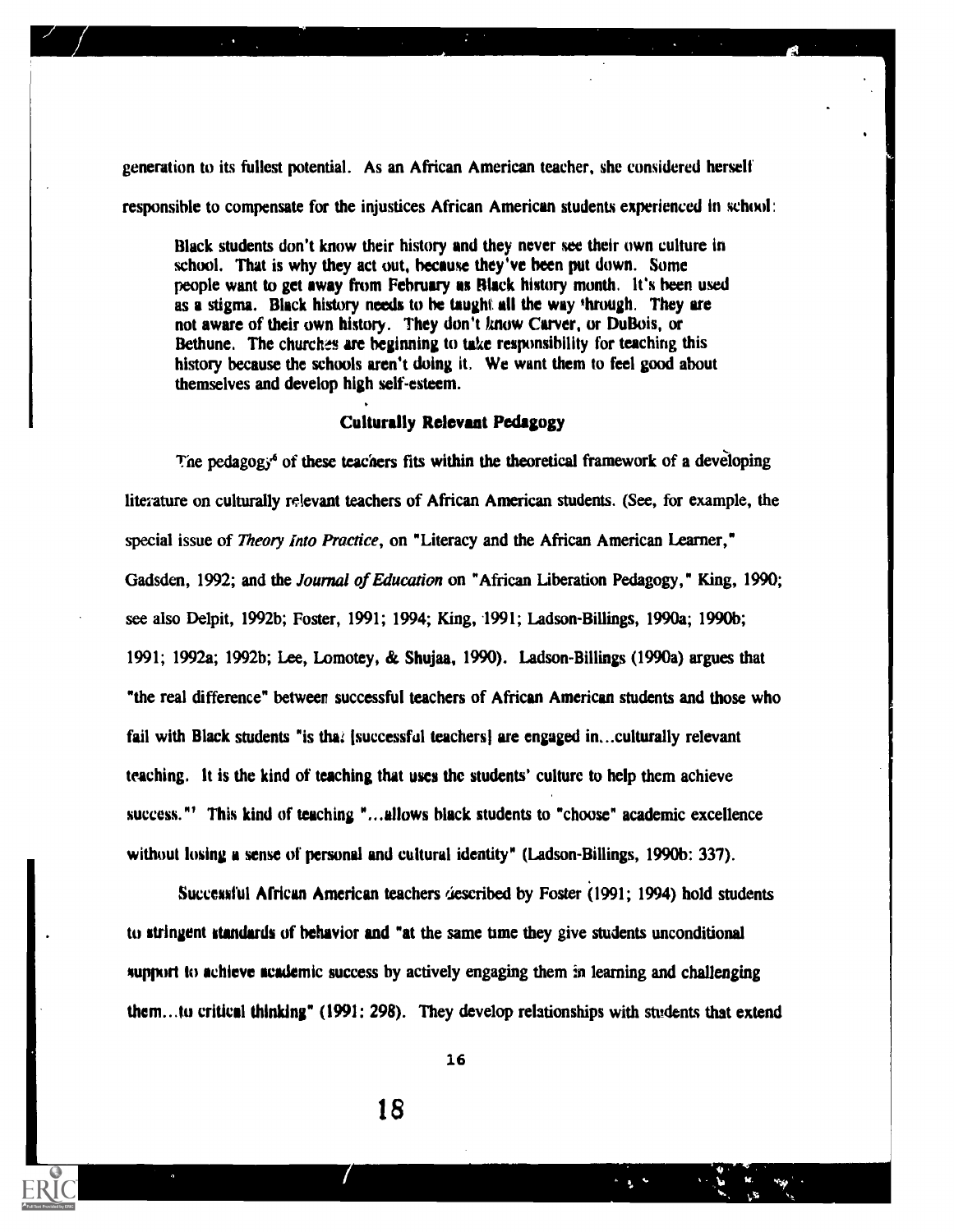beyond the classroom--"reference to family and community experiences and values undergird classroom pedagogy...." (1991: 301).' Their teaching is not only congruent with students' cultural backgrounds, but has a socio-political dimension as well. It is liberatory, "designed to foster education that empowers and enables" (Ladson-Billings, 1990b: 399), individually and collectively.

Despite different instructional methods, Paulette, Samuel, and Helen shared common com<sub>u</sub> itments, values, expectations for their students, and connections with families and community. Instead of deficit models or paternalistic, second-class standards of success prevalent in their schools, they had confidence in students, recognized their strengths, and--as Samuel put it--brought "out the best in them." What is most important here, they succeeded where others often failed. Their teaching was characterized by:

- High standards for behavior and academic achievement and the commitment to help students meet standards
- Caring and respectful relationships with students

্যাল**ক্ষ্মতার ৭**০% ফল

- Values-based teaching and concern with the development of the whole person
- $\blacktriangleright$  V students' cultural background and experiences and using student's knowledge in a bridge to classroom knowledge.
- Relationships that transcend the classroom and extend to family and community
- Seeing teaching as a calling, a responsibility to students' families and communities
- Advocacy for African American and other marginalized students

Although all three expressed cultural solidarity with African American students (Foster, 1994), they deliberately taught "the codes of power" to children who did not have access to them (Delpit (1992a; 1988). Samuel explicitly taught "what educated people" say,



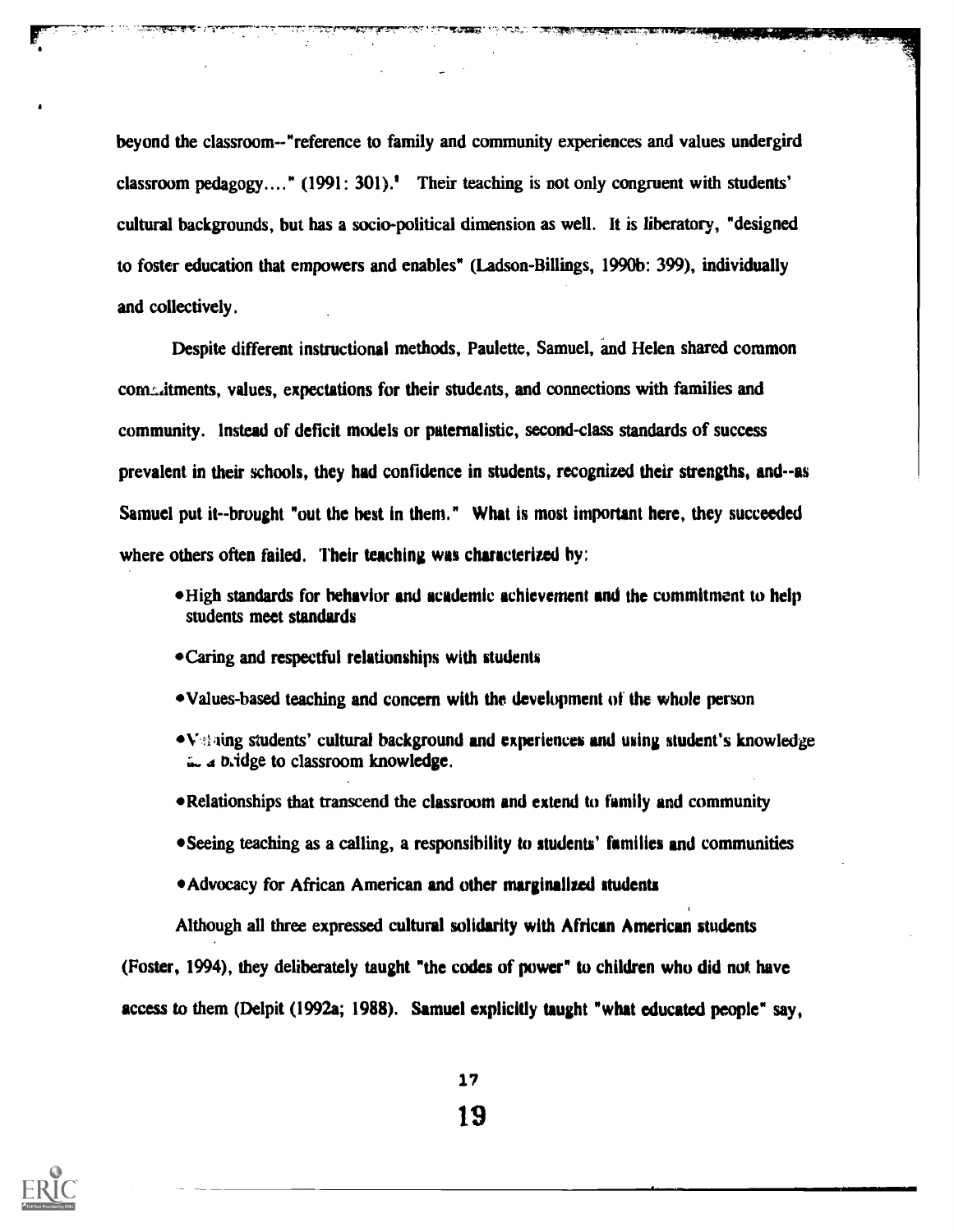yet made his room into a studio for students' own cultural productions, directed African American history plays, and affirmed the knowledge acquired through their own experiences. Helen prepared students for college entrance tests, introduced them to the best high schools, and gave them work over the summer in standard English grammar. At the same time, she advocated for a curriculum that embodied African American culture. Paulette coached students to he "subject wise," explicitly teaching rules and procedures of academic discourse that many low- achieving students hadn't been exposed to (cf. Delpit, 1988). At the same time, she initiated African American cultural activities and connected classroom knowledge with students' experiences. Samuel concretely reinforced students' confidence in their own knowledge and the worth of their own life experience by helping students translate what they knew into academic knowledge:

11 tell my students "You can do this because you already know this." Then I go into the heart of the matter. Sometimes I turn on the soaps. I say, "Today we're going to watch the soaps." "The soaps?" they say. They can't believe it. Hut we do. Then we talk about it. We go from the soaps and then I tell them what educated people call this and that. I ask them who is telling the story. They know that, Then I tell them, "You already know point of view. You just described it." We do the same thing with character and plot. I find them where they are. I say, "You've told stories. When you say, 'The way I see it,' that's point of view." I just do it like that When kids believe you think they can learn, they will. If they know yov 're sincere.

In these ways, all three helped African American students "choose academic success in the face of competing pressures" (Ladson-Billings, 1992b: 313) and without sacrificing their cultural identity or loyalty to their group (cf. Fordham, 1988).

They held high standards for academic performance and then tried to find ways for children to meet them. Unlike teachers who saw low-achieving African American students as deficient, these exemplary teachers gave them access to classroom knowledge by tapping into

18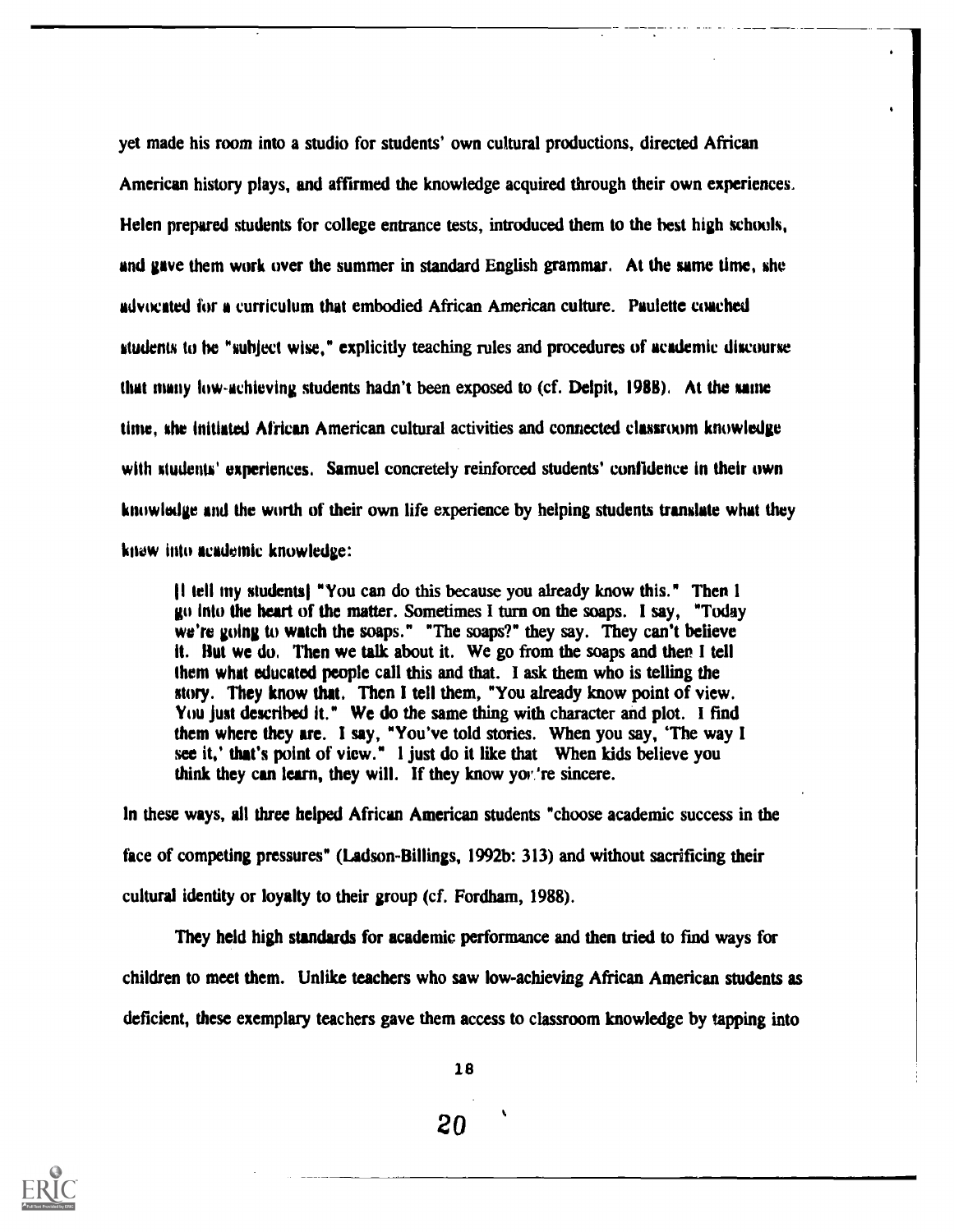their own experiences and culture. (See Ladson-Billings, 1991: 237 for the culturally relevant notion of "pulling knowledge out" rather than what she calls the "assimilationist" approach of "putting knowledge into" students.) They built bridges between prior knowledge and new content. (See Foster, 1992a; Murrell, 1991, for similar analyses). Their classes built on the experiences students brought into the classroom. Paulette taught reading through assisting students to read the driver's test manual, write letters to government agencies and employers for family and community members who needed help, read tax manuals, and complete family income tax forms. She had the cultural knowledge to draw on students' experiences and was critical of other teachers whose classes had little meaning for most students. She claimed, "...They don't relate what they're teaching to what the kids already know. What's in their own experience....They don't understand their culture. They don't start with what the kids are equipped with."

Murrell (1991) argues that, for pre-service teachers of color, the expert teacher is one for whom human relationships are central to the learning process, one who displays a "connectedness with students." For Paulette, Samuel, and Helen, teaching was based on relationships akin to family. They expressed a holistic concern for the young people in their charge and adopted parenting or mentoring roles with them. It was the sort of relationship captured in Paulette's term "realness". This was qualitatively different from teachers at Gates who had high standards but adopted an impersonal, drill sergeant approach to students. And it was also qualitatively different from the nurturing by Gates' teachers, and even by African American teachers at Franklin, both of whom emphasized social relations disconnected from strategies and expectations for academic success.

19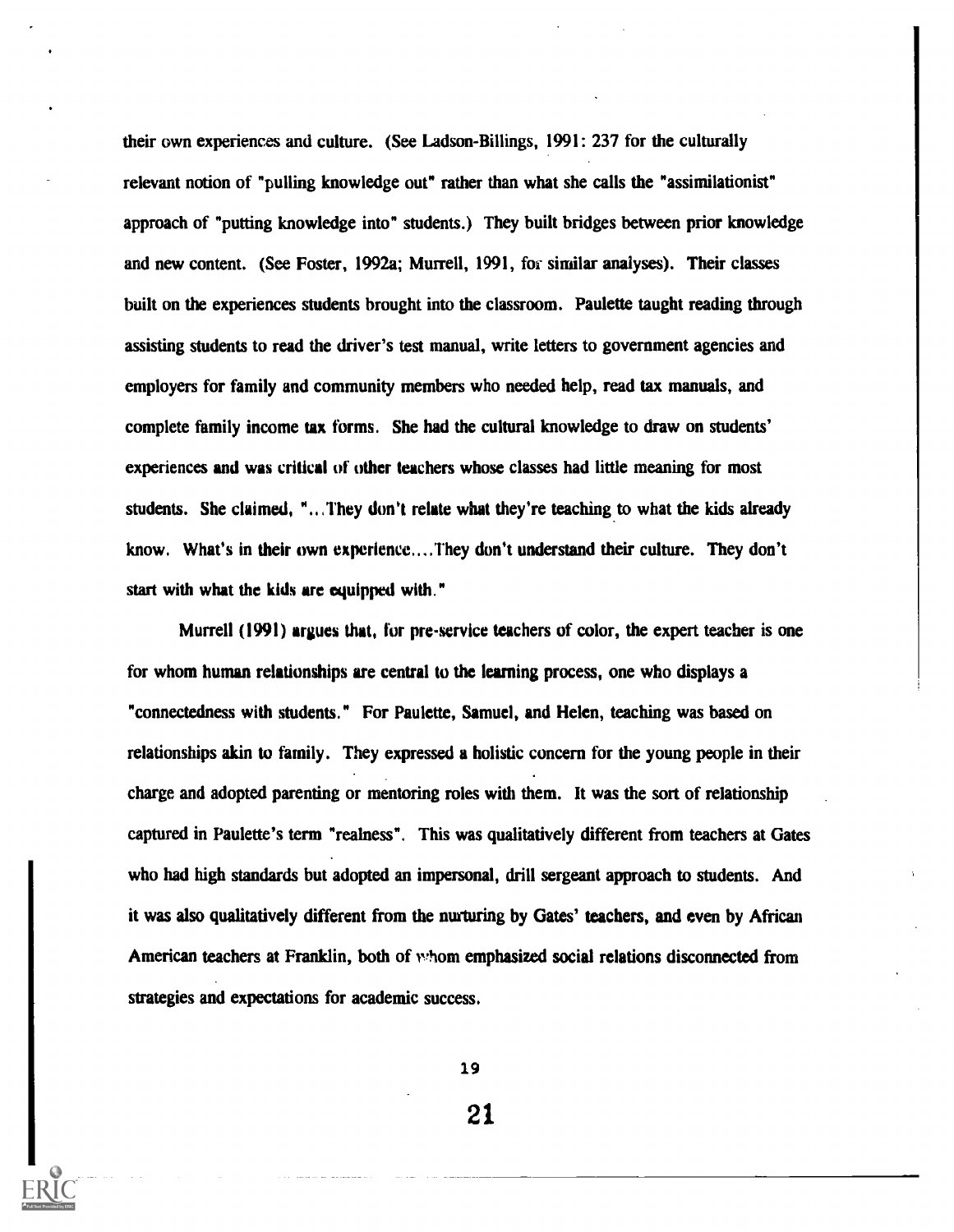Although all three regretted the erosion of Black community and family cohesiveness which had been a mainstay in their own development, they did not view families as hindrances, nor use family problems as an excuse for not teaching. They wanted to work with families, not substitute for them as did some Gates' teachers with a "messiah complex" .(Delpit, 1992b). Teaching for them was a calling, demonstrating their sense of responsibility not only to the children and their families, but to the community (cf. Ladson-Billings, 1990b).

As distinct from the paradigm of individual success (as in honors classes at Gates), culturally relevant pedagogy is teaching toward collective empowerment (cf. Cummins, 1986; Foster, 1994; King, 1991). The goal is to help students develop critical consciousness and to work for social change. Although the teachers in this study did not explicitly describe their work in these terms, they made their subject matter a basis for examining personal and social values. To varying degrees, all three chose content that affirmed African American culture and history and the struggle for social justice. They also encouraged community and cooperation in their classes. Both Samuel and Paulette were advocates for African American students and organized activities that affirmed African American culture in their schools. Helen extended this role into her community activities. In these ways, they were "not merely teaching for individual success, but teaching for survival of the person, the family, the community, and the people" (Ladson-Billings & Henry, 1990: 82). They were educating children to think critically and preparing them to play a transformative role in their communities and the broader society (cf. King, 1994).



20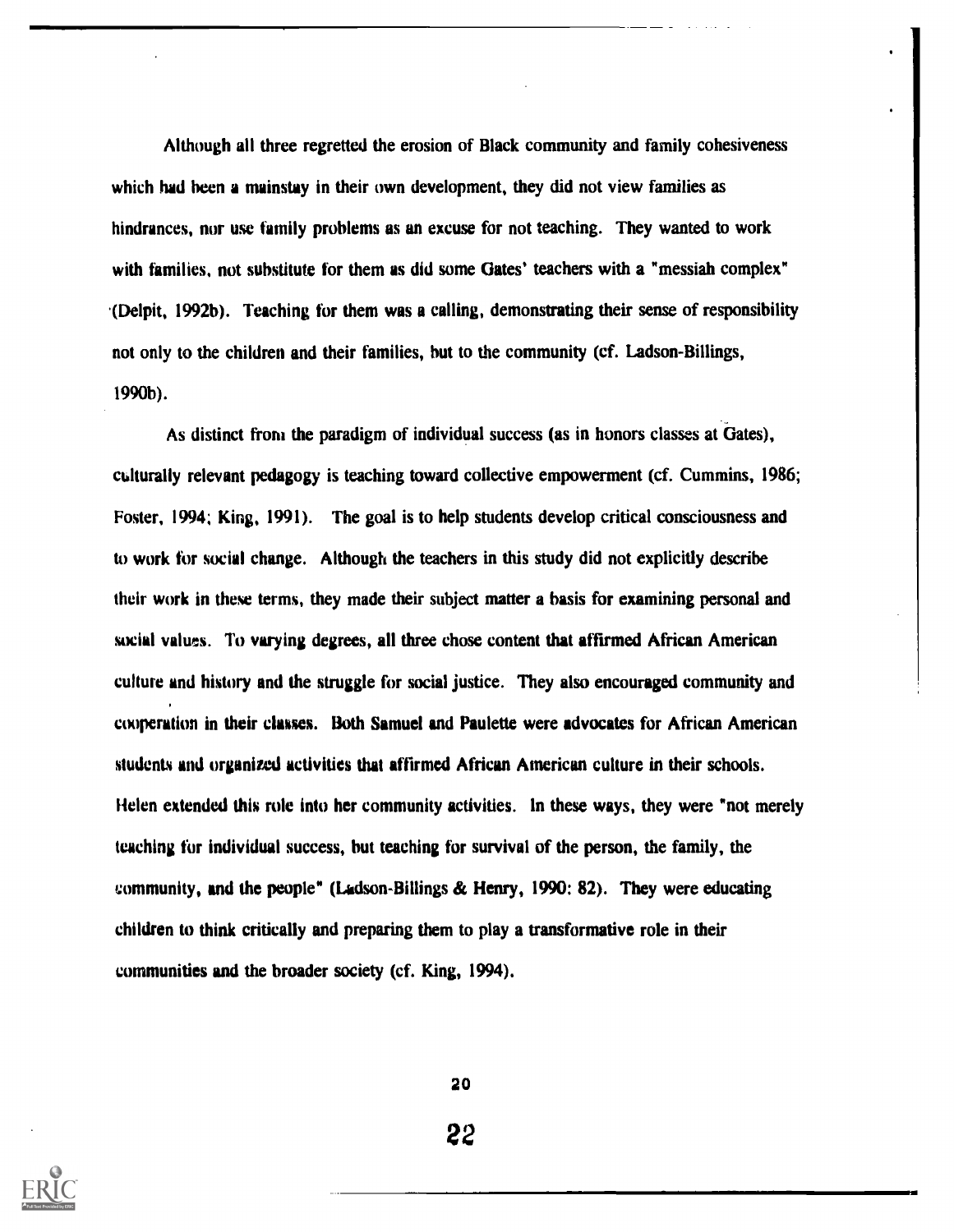# The Marginalization of Exemplary Teachers of African American Students

Theoretically, restructuring gave the teachers described here a fresh opportunity to share their insights and practices with their colleagues and to influence how other teachers viewed and related to students labelled "at risk". In fact, each of them seized the opportunity to make charge. And each of them had a more far-reaching vision of change than most of their colleagues.

Paulette described herself as a teacher who used to just "do her job" but was revitalized by the opportunity of restructuring. She not only envisioned radical change in Gate's highly traditional curriculum and instruction, but took a lot of individual initiative to explore alternatives. There was probably no other teacher at Gates who had so actively sought out curricular and instructional alternatives as Paulette had. She was involved in a district project to design multicultural curricula, contending, "We have a black history month, but it needs to he the whole year as a part of the curriculum." As part of this project, she visited an innovative school in another part of the state. Ther purpose was to investigate alternative examples of restructured schools. She returned very excited. The district was all white and rural, but she felt that their ideas were applicable to Gates. She described one of the classes she had observed:

You could tell those kids loved to come to school. You can feel a cheerfulness. It's almost like a song. None of this, "Line up the seats, we're on page three"....They took Julius Caesar and rewrote it and developed their own situation. We could do that here. At [Gates] we focus too much on extracurricular activities [incentives, parties]. But you would be amazed at the outcome when you have the freedom.

Like Paulette, Samuel's practice and educational philosophy potentially set a direction for educational reform at Franklin. His room was filled with the products of experiential

21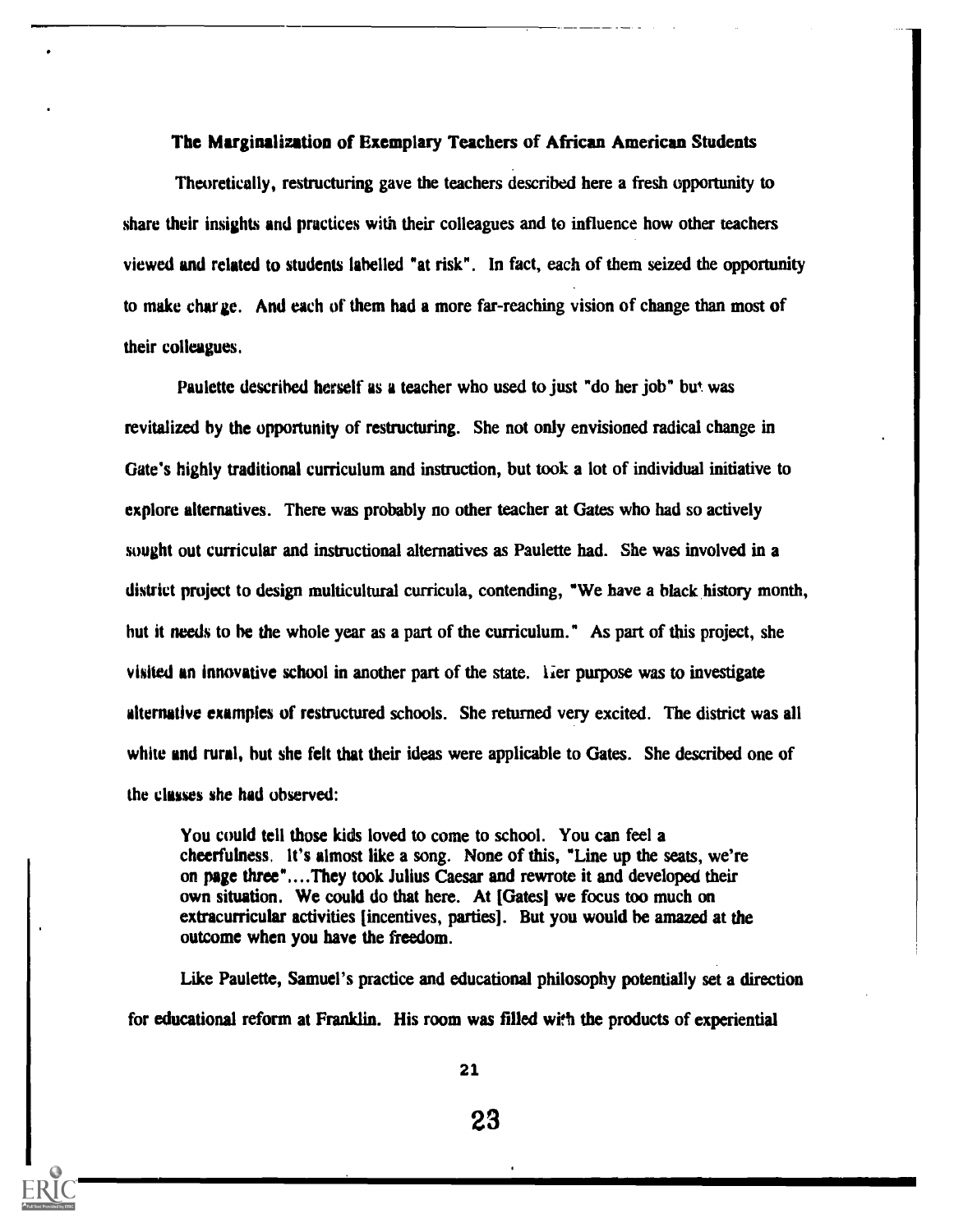learning--a rarity in most Franklin classrooms, and his closet was stocked with ingenious games uning vocabulary words, literary terms, literature, and writing. These, he was quick to point out, were created each year by \*regular studenkz, not honors, regular." He envisioned restructuring as a vehicle to transform curriculum. He talked about this in relation to his dream for a truly professional school newspaper that would be the product of a multigrade, interdisciplinary class:

I'd like to have it be multi-grade so the ninth graders could teach the eighth graders. That way students could apprentice with other students, teach each other. But the school doesn't have the resources, and it's so much work to design a whole curriculum. I would like restructuring to help with something like that.

Helen attributed the alienation and low achievement of African Americans in part to

the Eurocentrism of both curriculum and instruction at Franklin. Her analysis might have

sparked a deeper discussion of these issues. Gently critiquing her colleagues, she said:

...Some students may use dialect. If a teacher doesn't understand the student, that student may not do well. We have to know when and how to correct students so as not to damage their self-esteem. Teachers need to be able to relate to each culture. They need to understand why a child rolls his eyes. Why a child responds to directions differently. They need to understand the various cultures....

#### Marginal Voices in Restructuring

Despite their interest in restructuring and their potential contributions to the reform agenda, the voices of these teachers were silenced, their practices discounted, initiatives stilled, and their potential leadership overlooked. Their marginalization is instructive of the dominant ideologies and relations of power which help shape the context within which the dynamics of educational change are played out.

Paulette was initially excited about restructuring. But she gradually became distanced

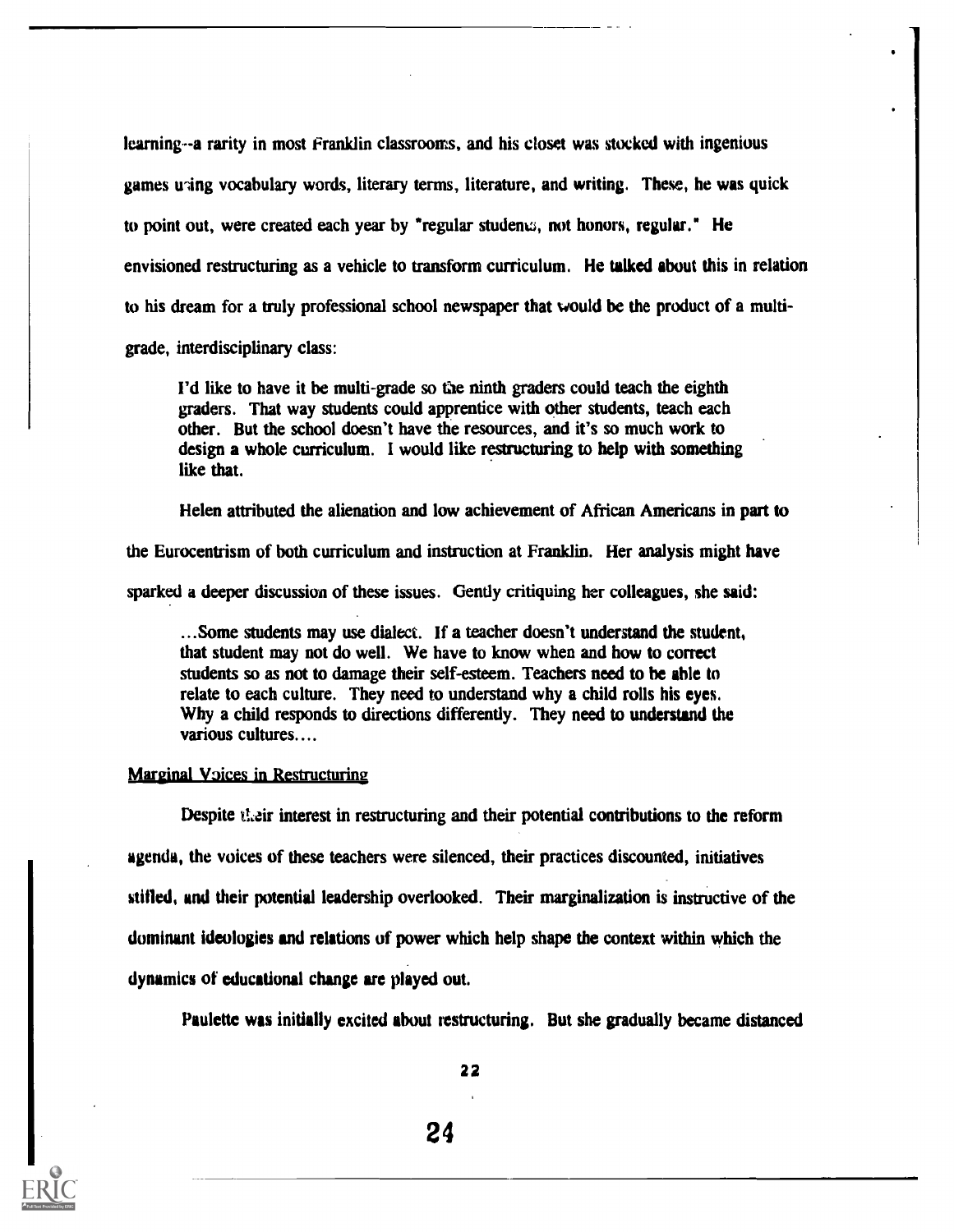from the life of her team and frustrated with restructuring due to a combination of factors: disenchantment with the team's superficial agenda, her transfer\demotion from Study and Research Methods to reading at mid-semester, and most important, lack of support from her colleagues and the principal. The process of her marginalization demonstrates how the voices of less powerful teachers, particularly teachers of color in white-dominated schools, may be muffled in spite of collaborative structures and "teacher empowerment".'

A pivotal event that distanced her from the team occurred mid-year when a prominent white parent complained to the administration about Paulette's SRM class. In a team meeting the other teachers said they were "pulling for her", but no one was willing to go with her to a parent conference. One teacher explained that she played tennis at the same club as the parent and "didn't want to get involved." This was a turning point in Paulette's commitment to the team. "The whole team should have been there, but they didn't back me up. So I knew teaming wasn't really about anything. After that I lost interest." She had welcomed the teams as an opportunity for teachers to pool their knowledge about students. But early on she became frustrated as others did not utilize the opportunity to re-examine their views about students like Raymond. When, as a result of a midyear reorganization, Paulette was transferred from Study and Research Methods to reading classes, this undercut whatever pedagogical authority and voice she had in her team. She said, " $\ldots$ We need to develop students' strengths but they [other team teachers] don't listen to the reading teachers. I've just stopped trying. They don't listen to me."

When she returned from her visit to an innovative school, she received very little support from the principal to disseminate what she had learned. She was not a team leader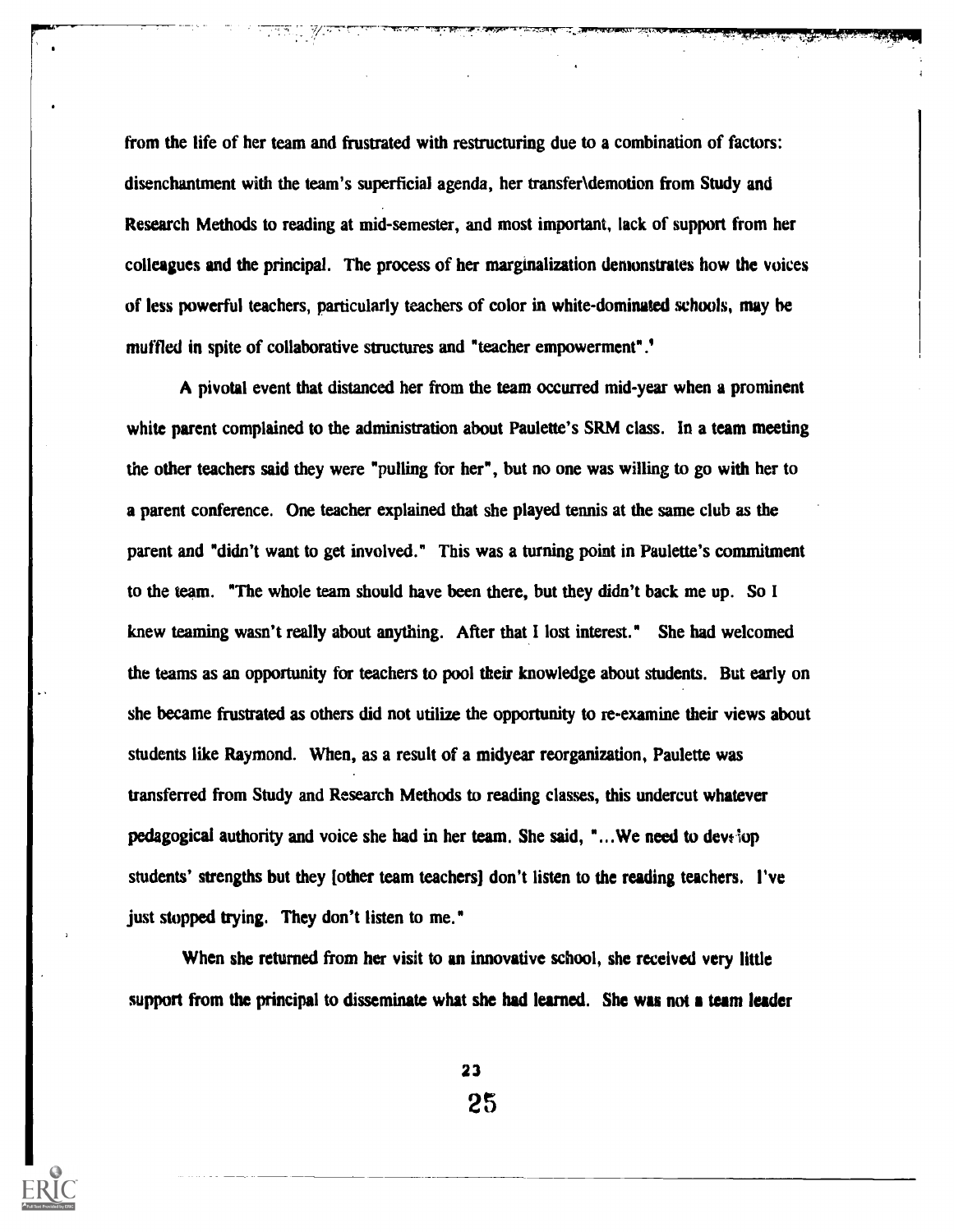and not part of the inner circle of teachers, and no one in the administration seemed to see her  $\vee$  isit to an innovative school as legitimately related to restructuring. Then a district multicultural education project offered her a \$500 scholarship to attend a summer institute in the Caribbean, with the stipulation that she pay an equal amount. The restructuring project was spending thousands of dollars for staff development; teachers were being sent to conferences across the U.S. and even Canada. However, she got no support from the school or district administration for her initiative:

It's all on my back. I talked to lithe principall and the next day he told me he tried but no luck. He suggested I organize a dance to raise money. I wrote a letter to the school district. called twice. I'm making sacrifices but I would be able to bring it hack to the school. I could be a leader in the whole school but they don't see that.

Samuel also was not chosen to be a team leader, despite his exemplary practice and leading role in many projects at Franklin. In a culture that suppressed disagreements and silenced talk about race, Samuel's open advocacy of African American students and his public sponsorship of African American culturally centered activities isolated him, even from some African American teachers, and placed him outside the bounds of leadership. When he proposed that the African American teachers organize a potluck dinner, his African American colleagues backed away for fear of reprisals from the school or district administration for being separatist or "too Black." Without validation from the administration or the district leadership, he was often dismissed as eccentric by other teachers. Pessimistic about the potential for change, he simply used the staff development activities associated with restructuring as an opportunity to improve his own teaching.

In contrast, formally, Helen was very much at the center of the reforms taking place



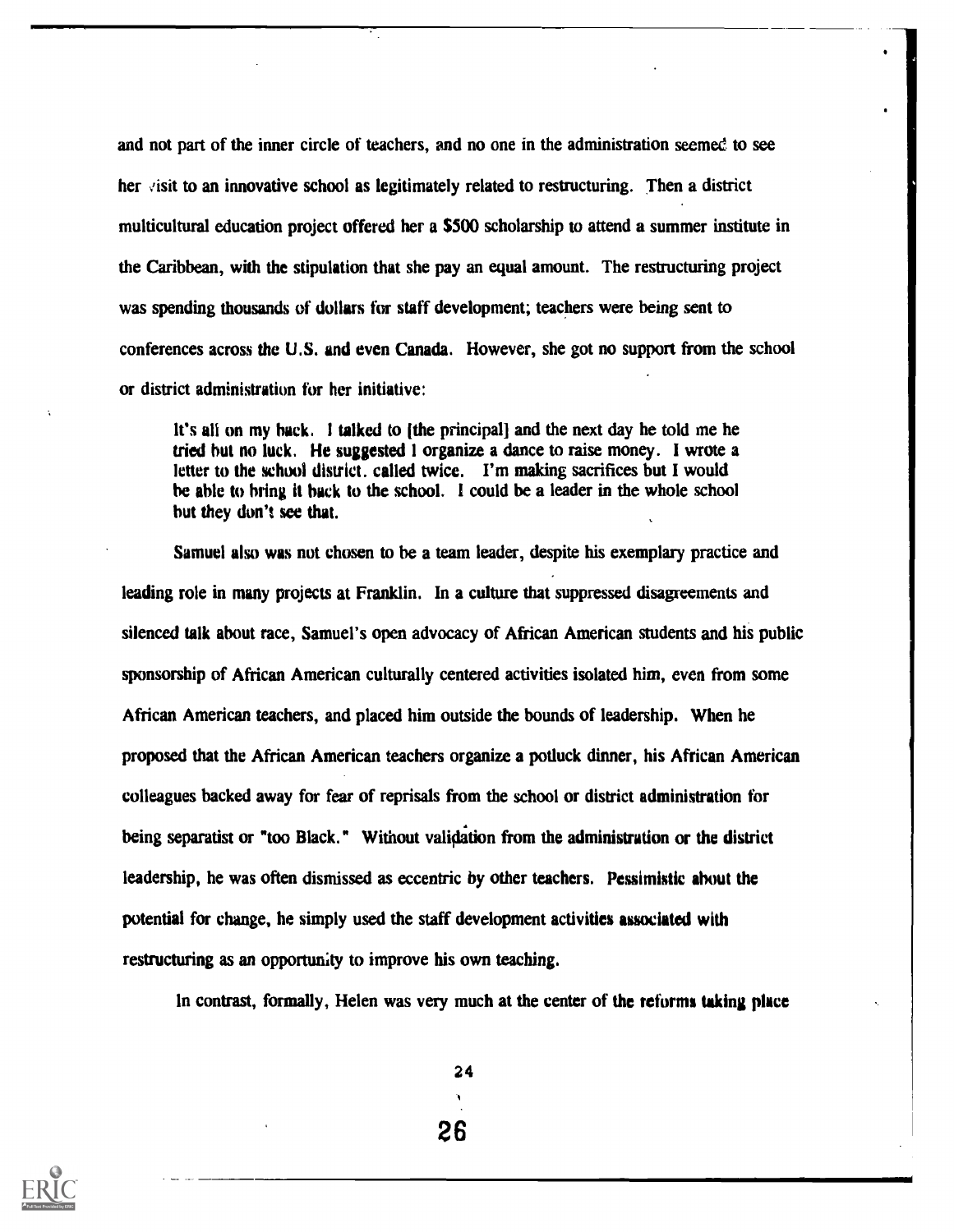at Franklin. Recognized as an excellent and experienced teacher, she was selected as a team leader and frequently represented the school in district workshops on restructuring. She did set a tone for her team, encouraging her colleagues to examine their own actions when student behavior problems occurred. As an exemplar of pedagogical excellence, however, she was nearly as peripheral as Paulette and Samuel. For the most part, her knowledge was not incorporated into discussions of educational change. Her pedagogical excellence was devalued as somehow innate and intangible, the result of a unique talent, and therefore not replicable, rather than a set of perhaps elusive but nevertheless identifiable values, relationships, and beliefs about students (cf. Foster, 1991). One teacher described Helen as "one in a million." Franklin's principal said, "She's special. I don't think anyone can do what she can with kids." In this sense, Helen's pedagogical wisdom was as marginal in the discourse on school change as Paulette's and Samuel's. Thus, although Helen was active in restructuring, her potential contribution to substantively changing the educational experiences of low-achieving African American students was unrealized. Also, she was reluctant to make public her critique of Franklin's Eurocentrism because the topic was too politically charged.

# An Impoverished Dialogue

Two to three years into reform (at Gates and Franklin, respectively), and at the end of the find year of "whole school restructuring," there was little substantive examination of beliefs, practices, and policies, particularly as related to African American students. Deficit explanations persisted and, in some instances, were reinforced by new opportunities for teachers to trade stories about students' backgrounds and "bad" behavior. With the reorganization into teams, teachers tended to accept extended responsibility for students'

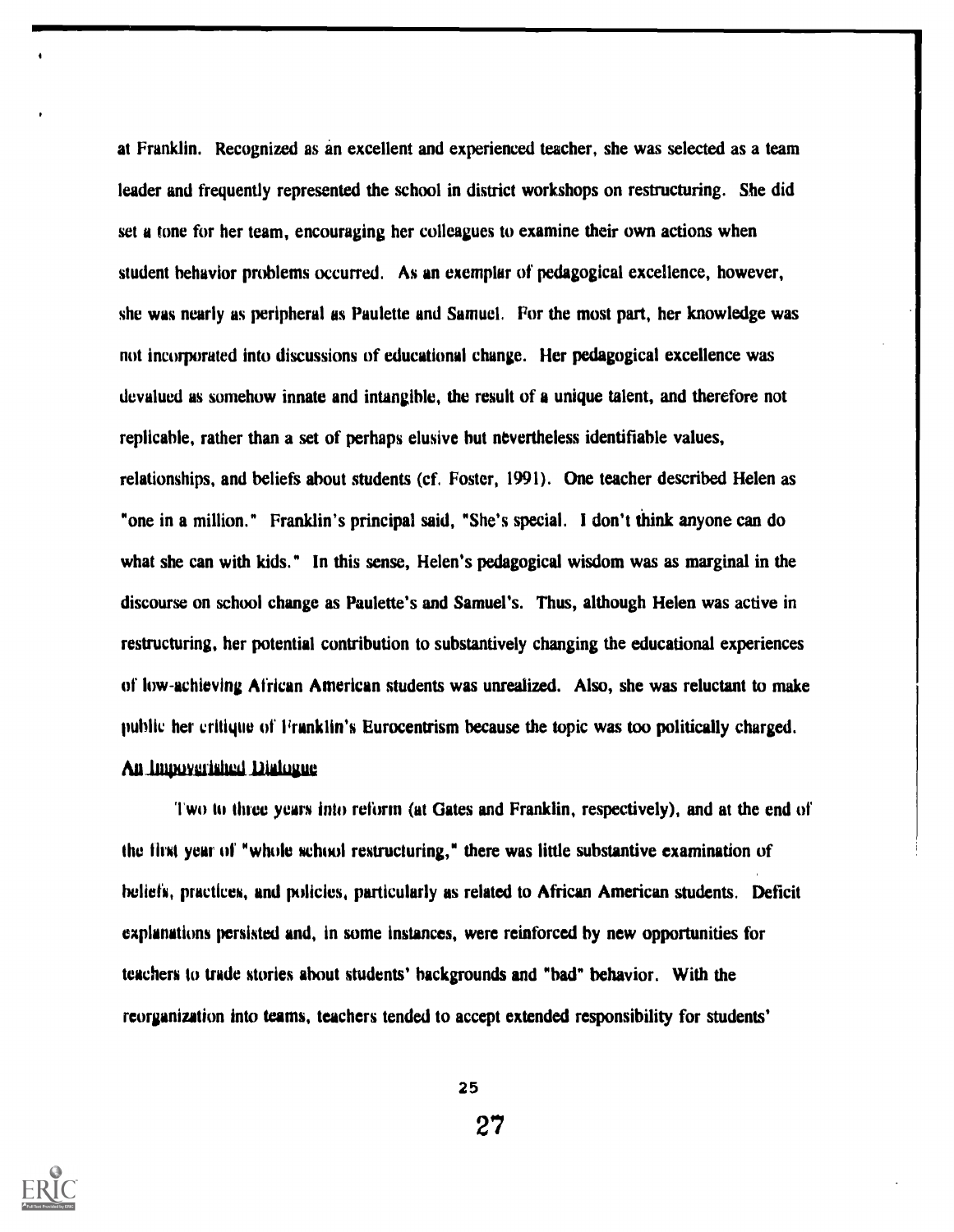welfare. However, their initiatives primarily focused on mitigating individual students' social problems rather than examining institutional practices and ideologies which spawned the school failure of African Americans as a group. The focus on improving social relations and school membership tended to foster a dual standard of success: improved social behaviors for the "at-risk" students and academic excellence for high achievers. This was a significant new manifestation of low-expectations and deficit models for African American students. (For a detailed discussion of this finding see Lipman, 1993.) This was especially so at Gates where the low academic track and "at-risk" status converged. But even at Franklin, teachers' empathy with students' personal situations led to elevating behavioral goals above academic success. This approach was reinforced by the ideology of the restructuring project itself which emphasized improving social relations and school membership through teams. The principal strategy to improve achievement, particularly at Gates, was the invention of new extrinsic rewards (parties, contests, prizes, awards). Because educators did not address root causes of low-achievement, the inevitable inability of many students to succeed in these contests, and their resistance to them, simply further displayed their school failure and marginality.<sup>10</sup>

Restructuring at Gates and Franklin reflected a paradox. On the one hand, both schools were challenged to transform the educational experiences and outcomes of African American students. Teachers, administrators, district restructuring leaders, and outside consultants concentrated energies on this goal. On the other hand, teachers known for their success with low-achieving and alienated students had little influence on the pathways to this goal. While educators attempted to invent new ways to support African American students,

26



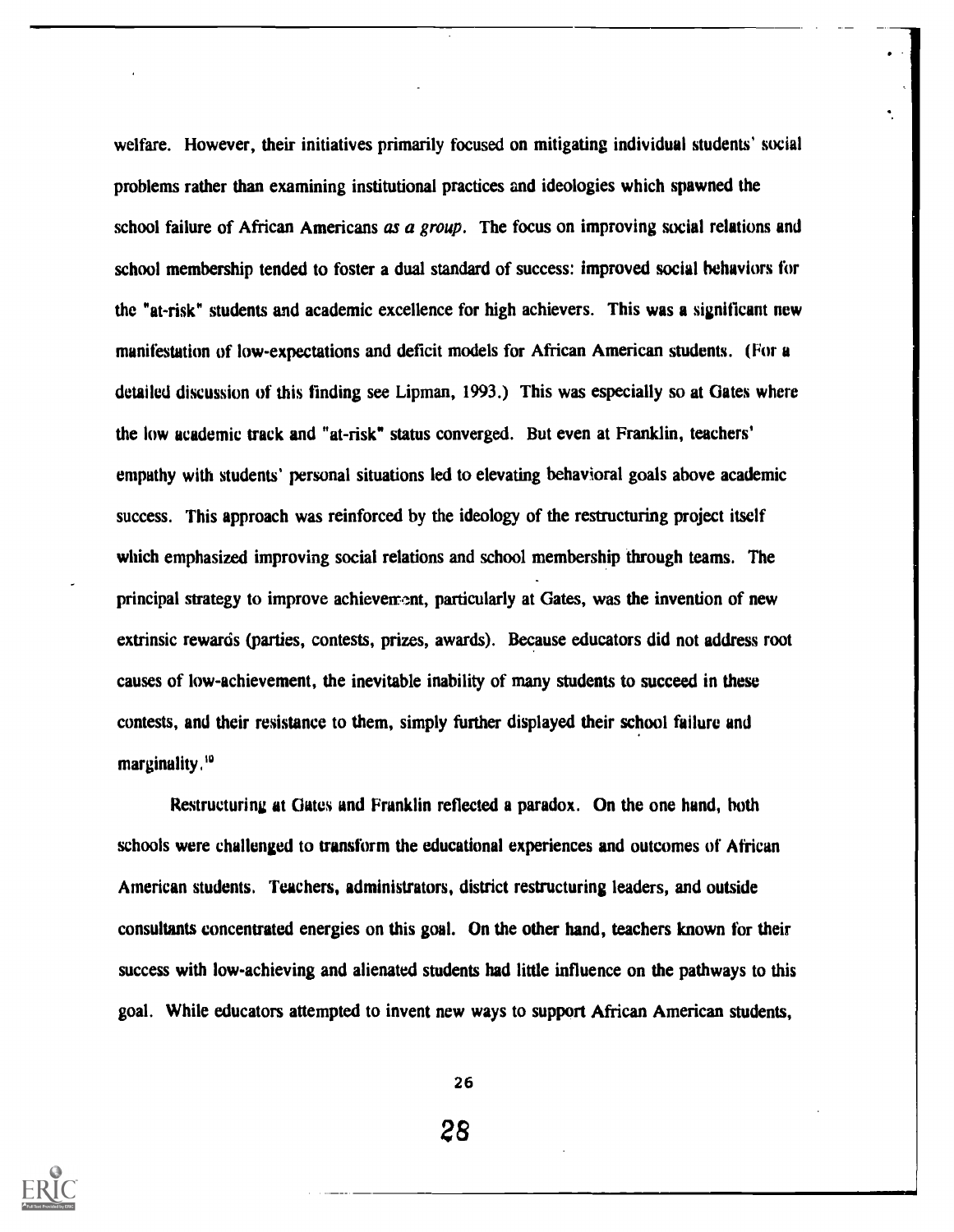leading examples within their schools were largely extraneous to the process. The perspectives, pedagogical wisdom, and exemplary practice of Paulette, Samuel, Helen, and others like them were not built upon.

A premise of restructuring--often reiterated by teachers, administrators, and district restructuring leaders--was that professional collaboration would promote an exchange of ideas that would lead to improvements in teaching. Especially among Gates and Franklin's multiracial teaching staffs, on-going dialogue and collaboration might have been expected to provoke reflection on practices and policies that marginalized African American students. But the content of team meetings, conversations, and cooperative planning suggested that teachers were not headed toward substantive re-examination of the normative ideologies and daily regularities in their schools. Issues such as the misinterpretation of African American cultural styles, low expectations, academic tracking and a dumbed-down curriculum for regular track students, purely extrinsic motivational rewards, a punitive climate, deficit notions of "at risk" students, disconnection from students' culture and family, the failure to relate curriculum to diverse students' experiences, individualistic competitiveness vs. group orientation--issues at the core of African American school experiences (Irvine, 1991)--were not touched upon.

Although new structures were created to promote shared learning and collective problem solving among the school staff, and although a central objective was to improve the education of "at risk" students, the reforms did not touch many of the ways in which African American students were subordinated. Fundamentally, it was this reality that the three teachers described here understood and addressed. Their pedagogies stood as a counter to



27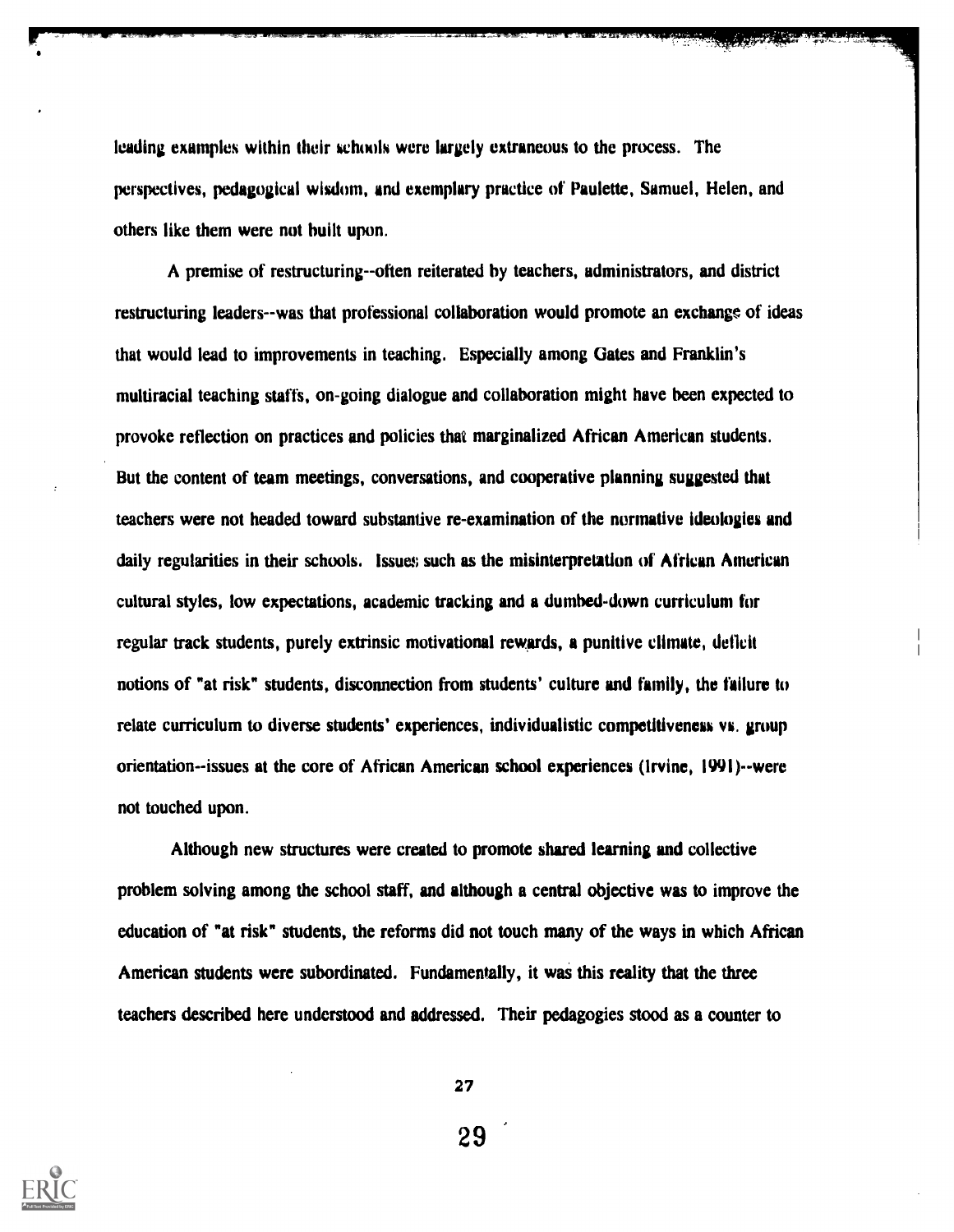many of the normative practices which appeared to marginalize many African American students. Yet their expertise was not treated as a significant knowledge base from which to begin a re-examination of beliefs and practices. Furthermore, it can be argued that their concern for the whole child, their values undergirding curriculum, their linkage of academics to the student's life was valuable for all students, as a number of white students confirmed."

I want to argue that the failure to draw upon the rich cultural knowledge and perspectives of exemplary teachers of African American students impoverished the restructuring agenda. In the context of the existing faculty of the two schools, Paulette, Samuel, Helen, and other culturally relevant teachers were potentially agents of school-wide change. Although we can only speculate about what might have happened had these teachers played a central role, they clearly offered educational vision and actual practice that posed a sharp alternative to the direction in which restructuring was evolving.

#### Devaluing the Leadership of Exemplary Teachers.

Although theoretically all teachers had a greater say through their teams and steering committees, in fact not all were heard equally. Analysis of the marginalization of Paulette, Samuel, and Helen within the restructuring process is beyond the scope of this paper (see Lipman, 1993, for an extensive discussion of this issue). However, I have suggested some causes which have implications for restructuring more broadly. First, relations of power within and outside schools mediated dialogue and change (cf. Muncey & McQuillan, 1992; Sarason, 1990). Gates' traditional academic culture, its predominantly white faculty, and the subordination of African Americ..., staff, students, and parents produced a disempowering political and cultural environment for committed, culturally relevant teachers, particularly it'

28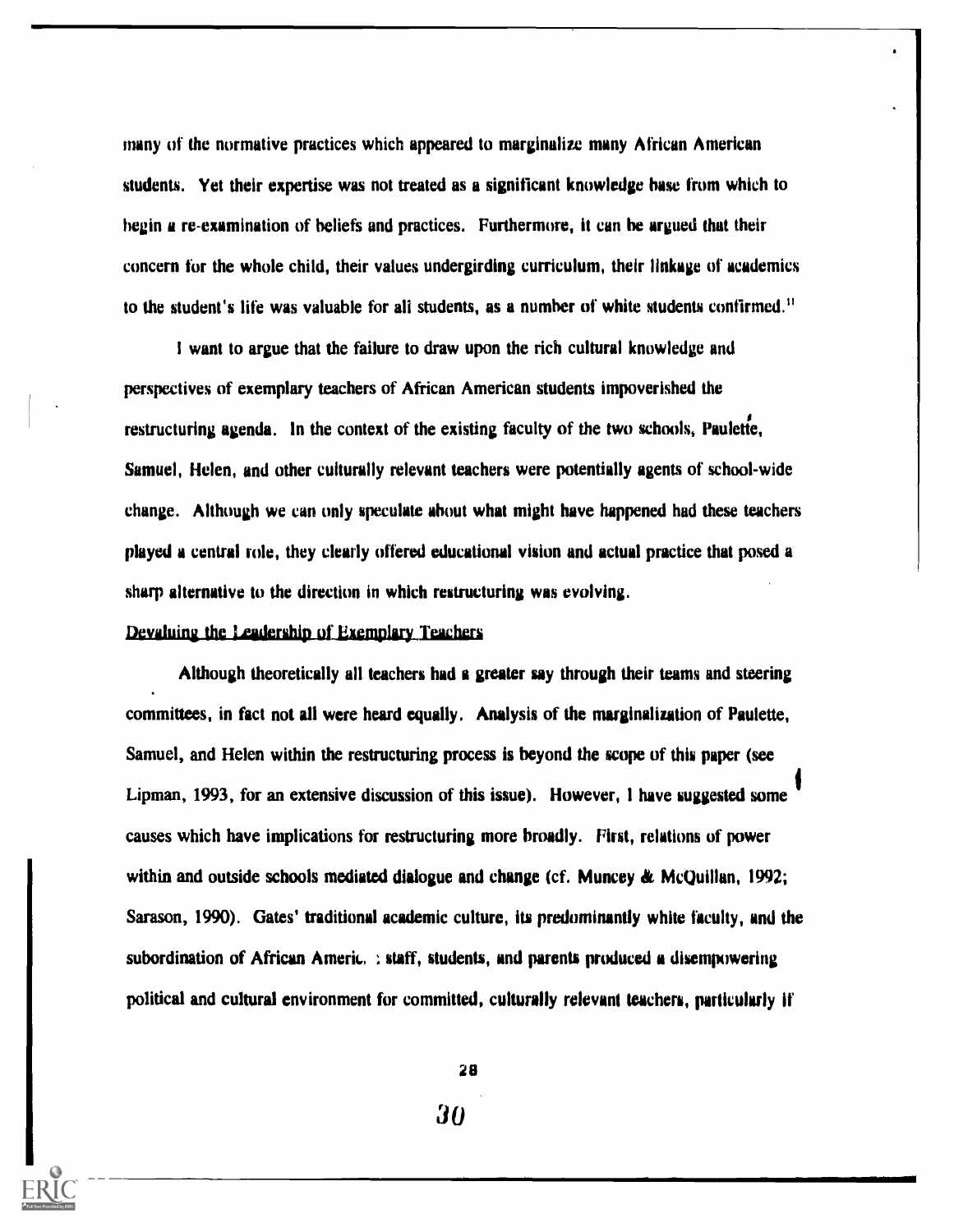they were Black. Without outside support, the limited influence of teachers like Paulette was highly predictable. Untracking in the Study and Research Methods class, which Paulette taught, was dropped as a result of pressure on the school board by prominent white families who felt that the education of their honors-track children was debased by heterogeneous grouping. Paulette and other African American SRM teachers were reassigned to remedial reading, pushing them to the periphery of core subject teams. In any case, African American teachers at Gates were never part of the inner circle who had the principal's ear. At Franklin, clearly excellent--but outspoken--teacher. such as Samuel were denied leadership positions for fear they would "rock the boat" and bring pressures on a school which already had a negative image in the district.

Second, in both schools, discussion of racial issues was taboo. Culturally centered, African American voices were stifled by a school culture that covered profound ideological and racial schisms with a facade of harmony. Outspoken advocates of African American students, such as Samuel, were outliers in this context. Third, there was a pervasive belief among teachers and administrators that many African American students were culturally and socially deficient. This belief was neither challenged by school leaders nor penetrated by the empirical evidence of student success in Paulette, Samuel, and Helen's classes. Helen's experience suggested that successful teaching with these students was illusive, idiosyncratic, not knowable or replicable, Even Paulette's rapport with "difficult" or "disruptive" African American students was attributed to the fact that she was African American without exploring the specific content of her pedagogy. Moreover, no school or district leader openly acknowledged the *pedagogical* knowledge and leadership of successful teachers of African

29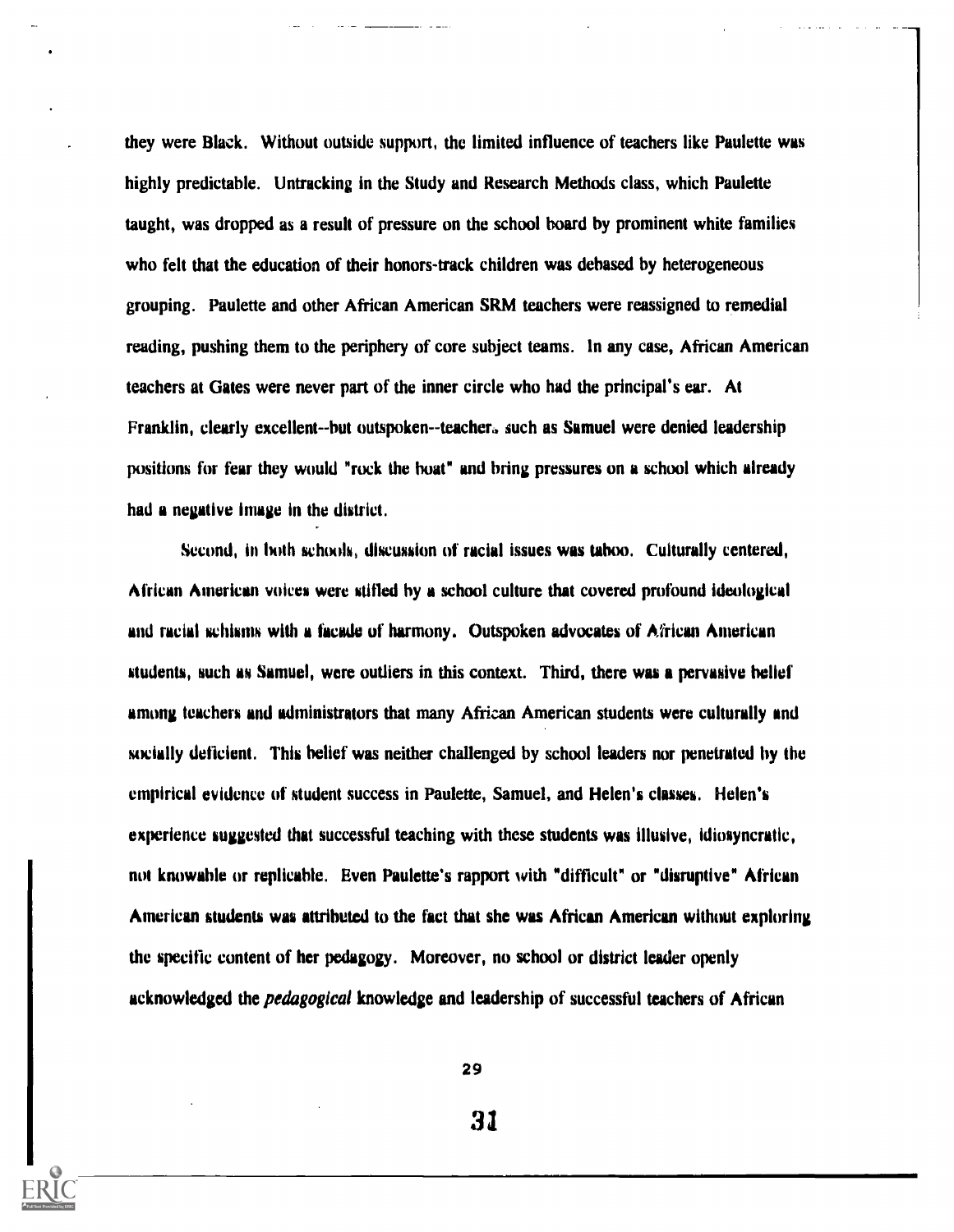American students. The devaluation of this expertise is not specific to this setting (Foster, 1994). Until recently, the pedagogical knowledge and perspective of teachers of color has been largely unexplored by educational research (Foster, 1991), and it has been omitted trom the academic discourse of teacher education (Murrell, 1991).

# **Conclusion**

There are several conclusions from this study which have implications for restructuring generally. First, the kiverton experience demonstrates that dialogue among teachers is mediated by relations of power within and outside schools (see Muncey  $\&$ McQuillan, 1992, for a related discussion of the influence of faculty politics). Although theoretically all teachers had a greater voice through their teams and steering committees, in fact not all were heard equally. At Gates a core of veteran, honors track teachers supported by white parents were a reigning power group. Outspoken African American teachers wave peripheral. Restructuring was also mediated by the existing configuration of power within the community. This was demonstrated when a politically powerful group of Gates parer<sup>-</sup> and their allies on the Board of Education scuffled a new, heterogeneously grouped class.

Second, restructuring was shaped significantly by teachers' ideologies. Deficit explanations for the low-achievement of African American children were dominant. in this ideological context, the success of teachers whose practice argued  $\alpha$  again it deficit models was seen as idiosyncratic. Also, the pervasive taboo against discussion of vacial issues mitigated against teachers who supported African American centered activities, advocated  $\alpha x^{12}$ citly for African American students, or constructed the situation of African American students as a group phenomenon. As a result, advocates of African American students, like Samuel and

> JO 3ti

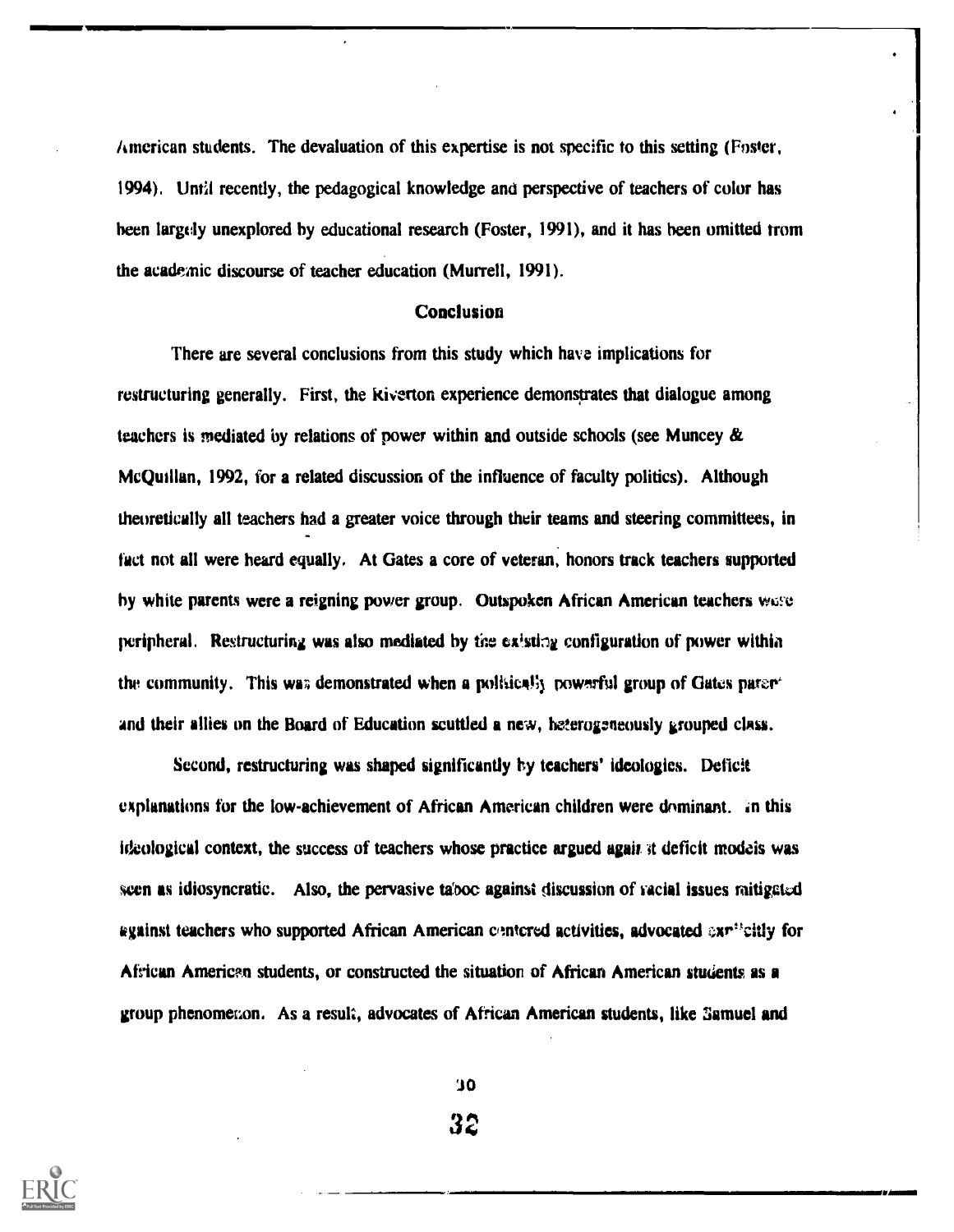Paulette, were silenced in ways both subtle and overt--kept from leadership positions, ostracized, unsupported in their initiatives, and kept in check by an undercarrent of maintaining the status quo in race relations.

Third, and most central to this paper, given the growing diversity of students in U.S. schools, restructuring will be limited if schools do not find ways to capitalize on the knowledge of culturally relevant teachers. Several scholars of color have minted to the need to bring the wisdom of exemplary teachers of students of color into pre-service teacher preparation (King, 1991; Delpit, 1991; Ladson-Billings, 1991; Foster, 1991) and to include the knowledge and sensibilities of people of color as part of the academic discourse of teacher education programs (Murrell, 1991). Delpit (1988: 296) argues:

I am also suggesting that appropriate education for poor children and children of color can only be devised in consultation with aduits who share their culture. Hisck parents, teachers of color, and members of poor communities must be allowed to participate faily in the discussion of what kind of instruction is in their children's beet interest.... Educators must open themselves to, and allow themselves to be affected by, these alternative voices.

Building on this perspective, i Want to argue that exemplary teachers of students of color have a crucial role to play in the dialogue and practice related to school restructuring. The teachers discussed hare were among the few at their schools with the ideological basis, the cultural knowledge, and the pedagogical orientation  $\epsilon$ , offer a sharp alternative to dominant beliefs and practices regarding African American students. This was a crucial, missing component of restructuring and one that is largely absent from restructuring frameworks (Murphy, 1991). For example, King (1991) argues that restructuring does not address the underlying causes of the crisis in Black education which include the alienation of Black students from the educational process. This is where culturally relevant teachers, such



31. 33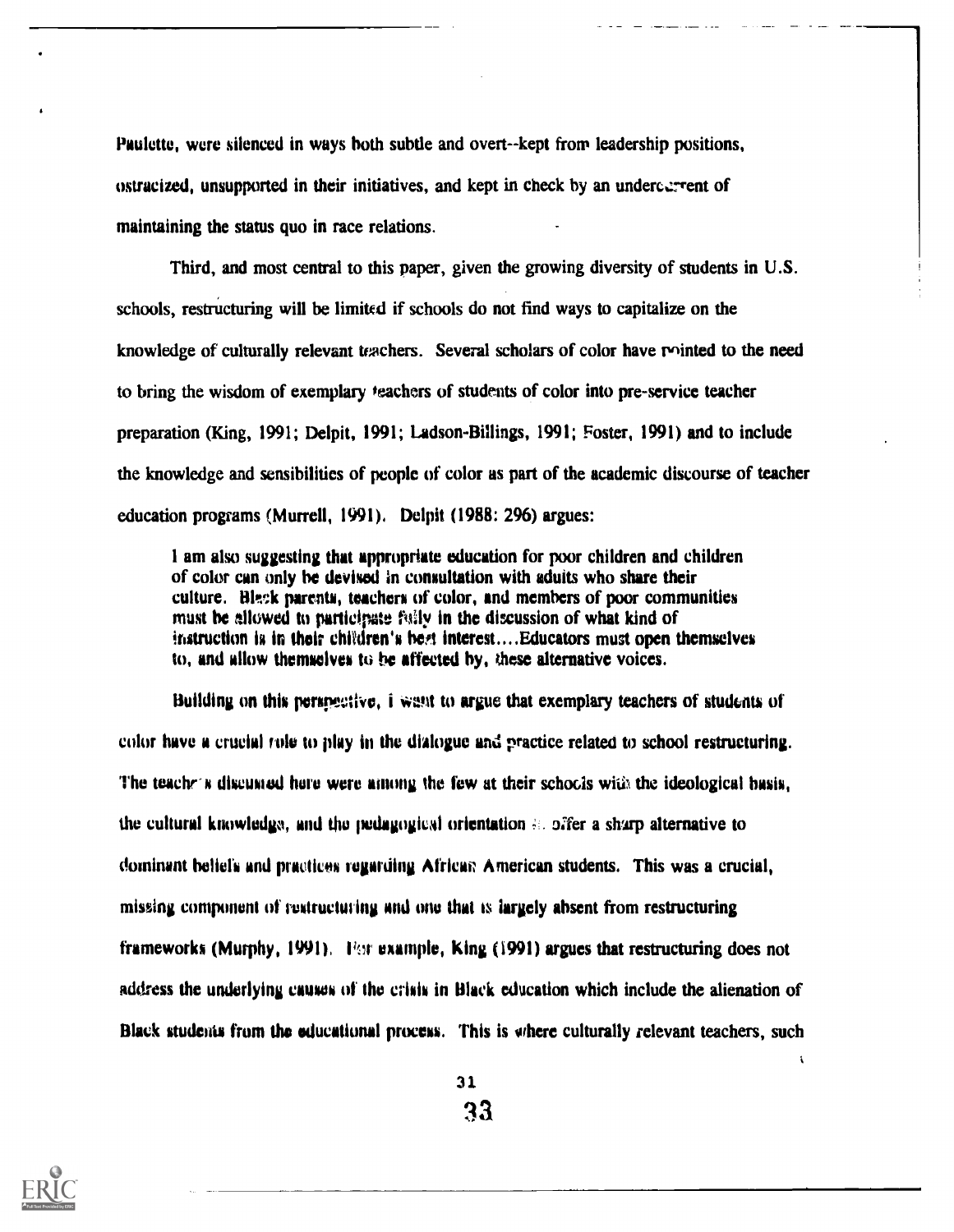as those described here, can begin to set a direction, serve as models, and take a leading role as mentors and master teachers through pre- and in-service professional development where other teachers can he exposed to their thinking and practice-(Delpit (1992b).

Ways must he found to sponsor, as exemplars, effective teachers of students of color and to ensure that these teachers have a significant voice in conversations about school change. Restructuring at Gates and Franklin illustrates that this role requires public recognition and support, Further research might illuminate the conditions under wfich exemplary teachers of students of color are enabled to play pro-active roles in school change.

Finally, the direction of restructuring at Gates and Franklin suggests that reformers may he overly sanguine in the expectation that collaborative inquiry and dialogues of change will lead to new directions in practice and to a more positive orientation toward oppressed minority students. One significant challenge is helping teachers begin to develop critical consciousness of the conditions which disempower students of color and of their own role in transforming this process. (See King, 1991; Murrell, 1991 for some example of how this might occur.) Moreover, school systems as well as schools of education face the complicated challenge of helping teachers who are not culturally connected with children of color  $\ell$ nd their communities to realize the culturally centered pedagogy and "connectedness' personified in the teachers described in this paper, (see Foster, 1994).

Given existing relations of power within schools and the influence of teachers' ideologies on the direction of reform, fundamental reform may require the mobilization of parents and communities of color. As Foster (1991: 304) warns:

Researchers, policy makers, educators, and parents concerned with improving the education of poor minority students ought to be skeptical about reforms that



32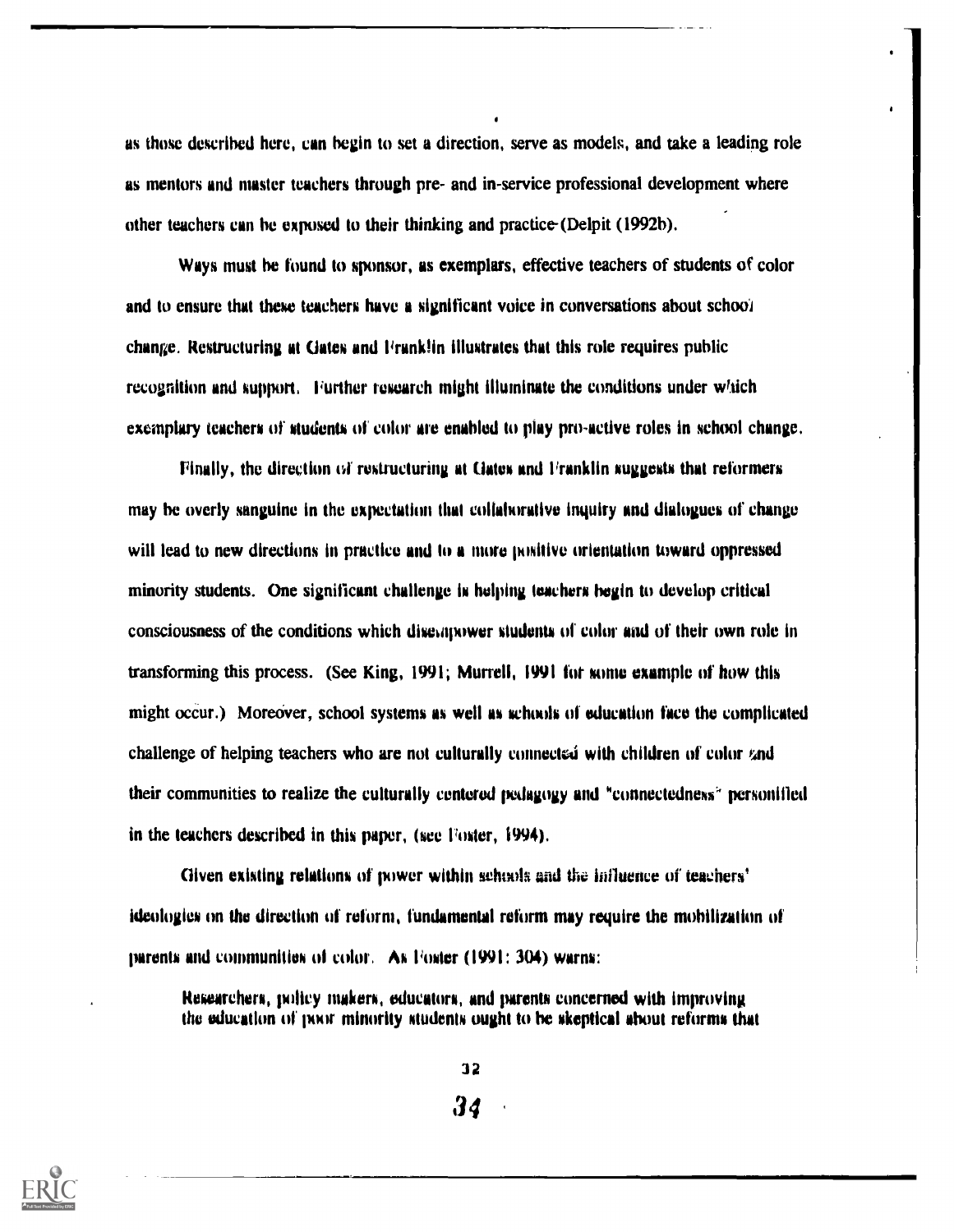disregard the perspectives of those very communities whose children already constitute a majority in 25 of the nation's largest cities.

If children of color are to benefit, the views of these communities need to be heard. And school leaders committed to an empowering education for all students may confront the difficult challenge of forging a new, public consensus around this goal. Authorizing a special role for teachers who are culturally connected with, and advocates for, children of color, is an aspect of ensuring that communities of color have an authentic voice in the direction of their children's education.

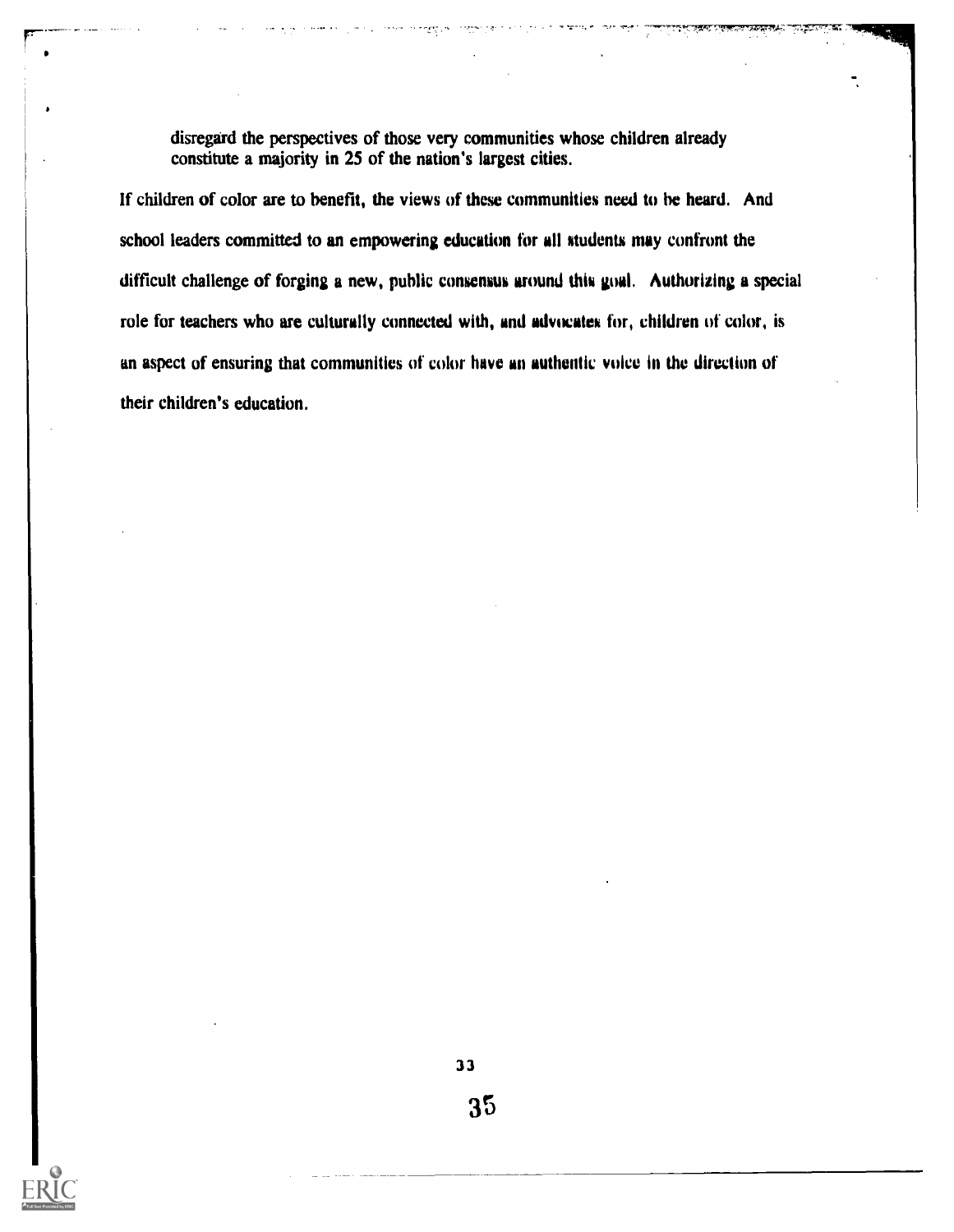All proper names and places are pseudonyms.

'According to some teachers and administrators, silence about race was bolstered by the fear that public discussion of the marginal status of African Americans might evoke a controversy which would prompt white parents to withdraw their children from the public schools.

<sup>3</sup>The *at risk* label suggests deficits and tends to blame school problems on personal or social deficiencies. I use at risk when quoting others or reflecting their point of view.

`Changes associated with restructuring included:

interdisciplinary, grade-level teaching teams with broad collective responsibility for a common group of students

- school steering committees composed of teachers, administrators, non-teaching staff
- teacher initiated collaborative ventures
- flexible scheduling of classes
- teachers accessing social services for students
- two common planning periods daily for teaching teams
- a new, heterogeneously grouped higher order thinking class
- 'integration of special education students and teachers into regular classes

'Although successful teachers of students of color need not be persons of color (e.g., see Ladson-Billings 1992b study of nine culturally relevant teachers of African American students, for example), the three teachers I discuss are all African Americans.

'Pedagogy is used broadly to refer to social relationships; conceptions of knowledge; and beliefs about the role of teacher, teaching, and possibilities of students.

'In her study of successful teachers of African American students, Ladson-Billings (1992a; 1992b; 1991; 1990a 1990b; Ladson-Billings & Henry 1990) develops a typology of characteristics along three dimensions:

1. Conceptions of self/other: Teachers reflect commitment to, belief in, and valuing of black students. They see themselves as part of fie community, and see teaching as giving back to the community; they encourage students to do the same and to see connections between their community, national, ethnic, and global identities. They see teaching as "pulling knowledge out of students", recognizing their abilities and richness of cultural background.

2. Social relations: Teachers demonstrate a connectedness with all students and extend their relationships with students beyond the classroom into the community. They encourage "a community of learners" within the classroom. Their relations with students arc humane and equitable.

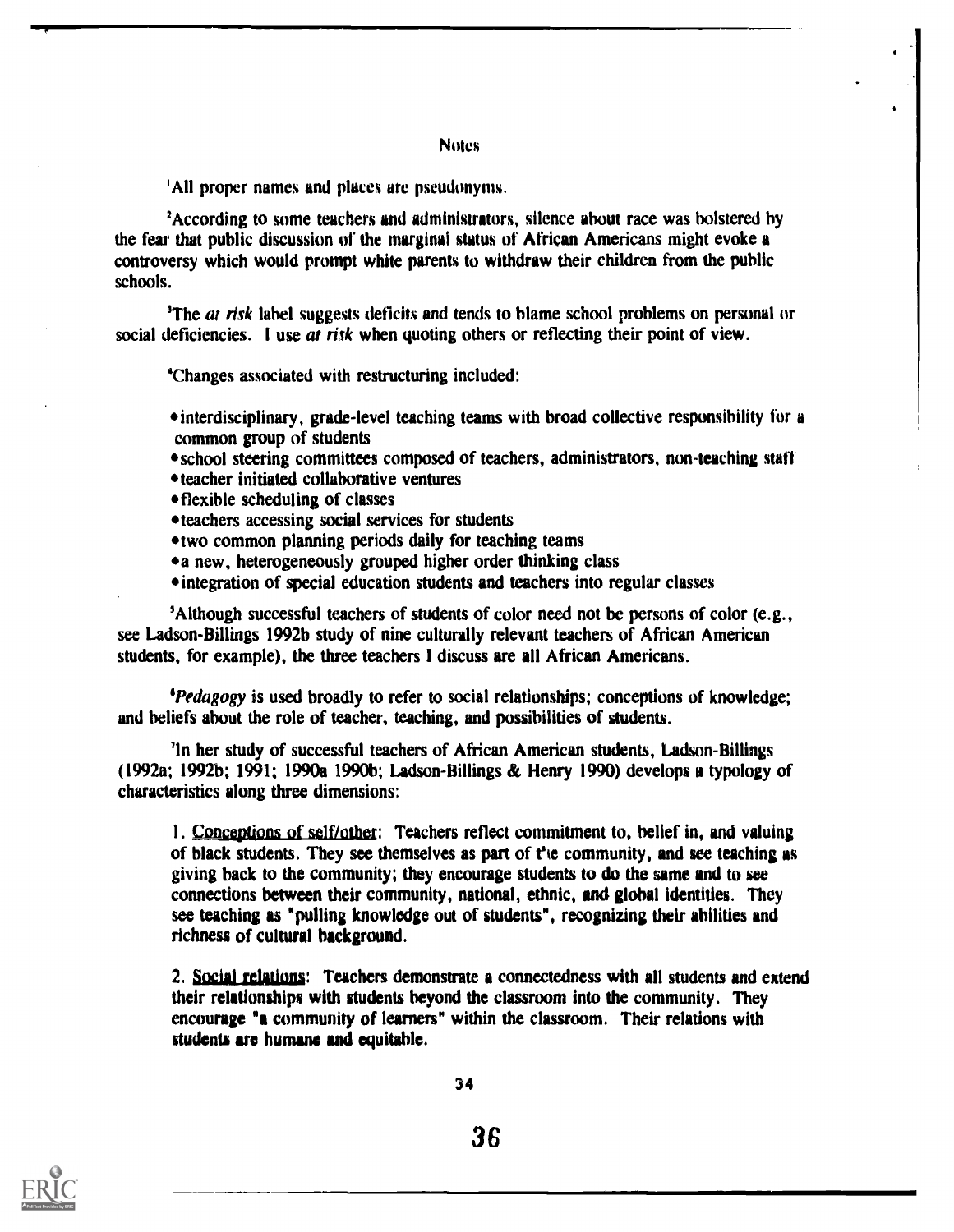3. Conceptions of knowledge: Teachers are passionate about content. They understand the political nature of school knowledge and challenge the curriculum as students do. They help build bridges between what students know and what they need to learn. Excellence is complex, involving both standards of the broader society and students' ways of knowing.

'Foster (1991) characterizes these teachers as (paraphrased here):

Holding high academic and behavioral standards and helping students meet thew.

\*Building on the history and social realities of students' communities and the lessons of the past to help African American students persist and confront racism.

'This is reminiscent of studies of "status equalization, in which students of color have formal equality but race operates as a "diffuse status characteristic" creating expectations that whites are more competent and students of color are rendered invisible (Cohen, 1975).

<sup>10</sup>For a full presentation of these findings see Lipman, P. (1993).

"Jacob, an 18 year old white student who had been expelled from Franklin in the eighth grade, occasionally returned to visit Samuel. This interview segment illustrates that Samuel's pedagogy benefitted white students as well as African Americans.

PL: Did you like school? Jacob: Some of it. PL: What did you like? Jacob: English. Mr. Thompson, He let you do things. The rest of it was boring. I like science, the lab. Most kids like labs; they like to do things. When you get to get up and move around, when you get up and do more things in class it's more interesting. When the teacher is just sitting behind his desk talking to kids all day, the kids are going to ignore him. I do. 1 just ignore 'em.

PL: Why was Mr. Thompson different?

Jacob: He let us do different things. And he was the only one who told us that what we were learning was important in life. He'd tell us how it might not seem like it now, but we'd need this stuff later. I come by and see him all the time. I respect him for what he taught me.

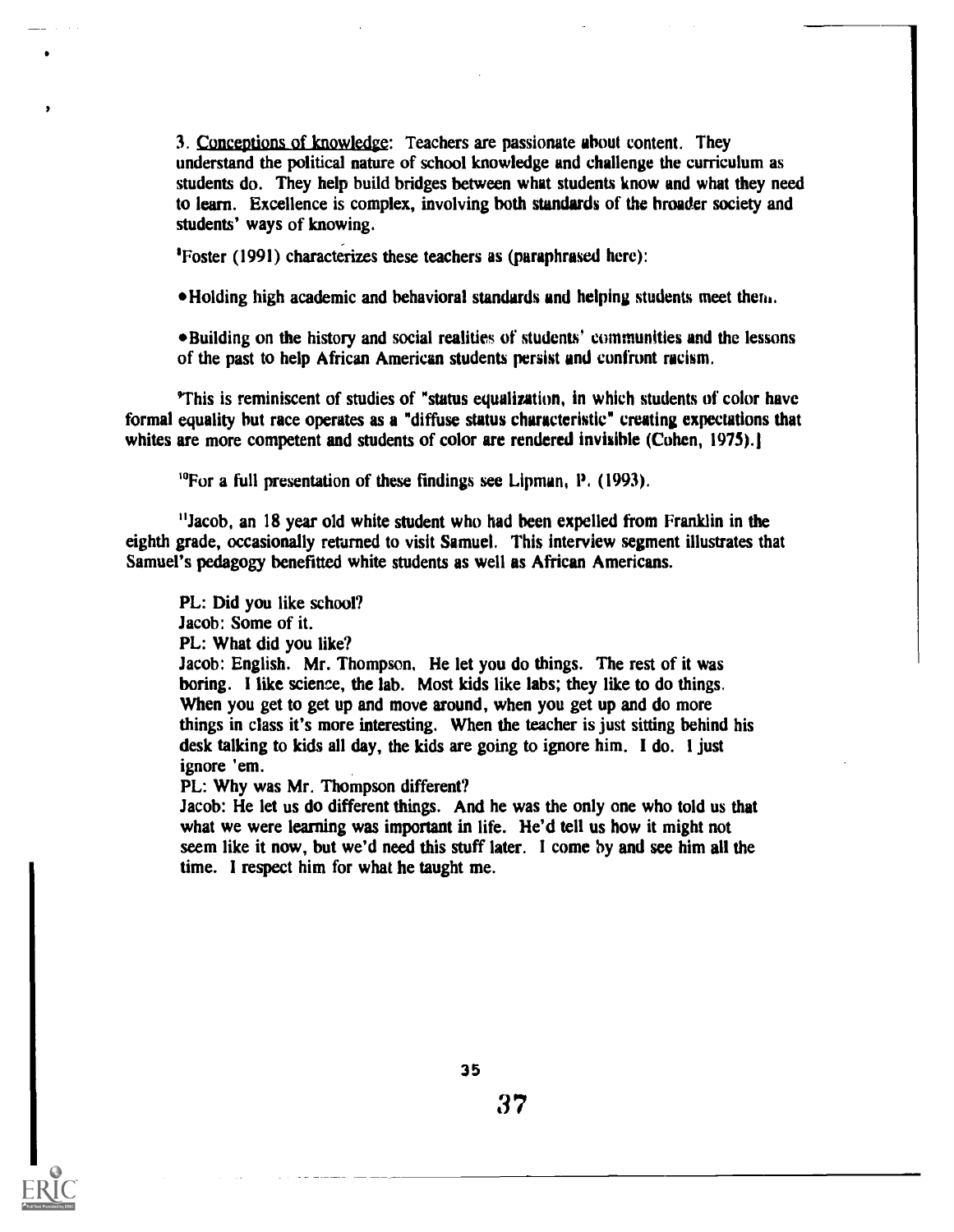#### References

- Cummins, J. (1986). Empowering minority students: A framework for intervention. Harvard Educational Review, 56(1), 18-36.
- Clement, D. C., Eisenhart, M., & Harding, J. R. (1979). The veneer of harmony: Socialrace relations in a southern desegregated school. In R. C. Rist (Ed), Desegregated Schools (pp.15-64). New York: Academic Press.
- Delpit, L. D. (1992a). Acquisition of literate discourse: Bowing before the master? Theory Into Practice, 31, 296-302.
- Delpit, L. D. (1992h). Education in a multicultural society: Our future's greatest challenge. Journal of Negro Education, 61, pp.237-249.
- Delpit, L. D. (1988). The silenced dialogue: Power and pedagogy in educating other people's children. Harvard Educational Review, 58, 280-298.
- Firestone, W. A. & Rosenbium, S. (1988). Building commitment in urban high schools. Education Evaluation and Policy Analysis, 10, 285-299.
- liordham, S. (1988). Racelessness as a factor in black students' school success: Pragmatic strategy or pyrrhic victory? Harvard Educational Review, 58, 54-85.
- Lister, M. (1994). Effective Black teachers: A literature review. In E. R. Hollins, J. E. King, & W. C. Hayman, Teaching diverse populations: Formulating a knowledge hase, pp.225-242. Albany: State University of New York Press.
- 'letter, M. (1992w). Sociolinguistics and the African-American community: Implications for literacy. Theory into Practice, 31, 303-311.
- Foster, M. (1991). "Just got to find a way": Case studies of the lives and practice of exemplary Hlack high school teachers. In M. Foster (Ed.), Readings in equal educallon: Qualitative investigations into schools and schooling, Vol. 11, pp.273- 309, New York: AMS Press.
- 1;reedman, S., Jackson, J., & Roles, K. (1983). Teaching: An imperilled profession. In L.S. Shulman & G. Sykes (Eds.), Handbook of teaching and policy (pp. 261-299). New York: Longman.
- Fullan, M. (1982). 'The meaning of educational change. New York: Teachers' College Press.
- Gadsden, V, L. (Ed.). (1992). Literacy and the African American learner. Theory Into Practice, 3/(4).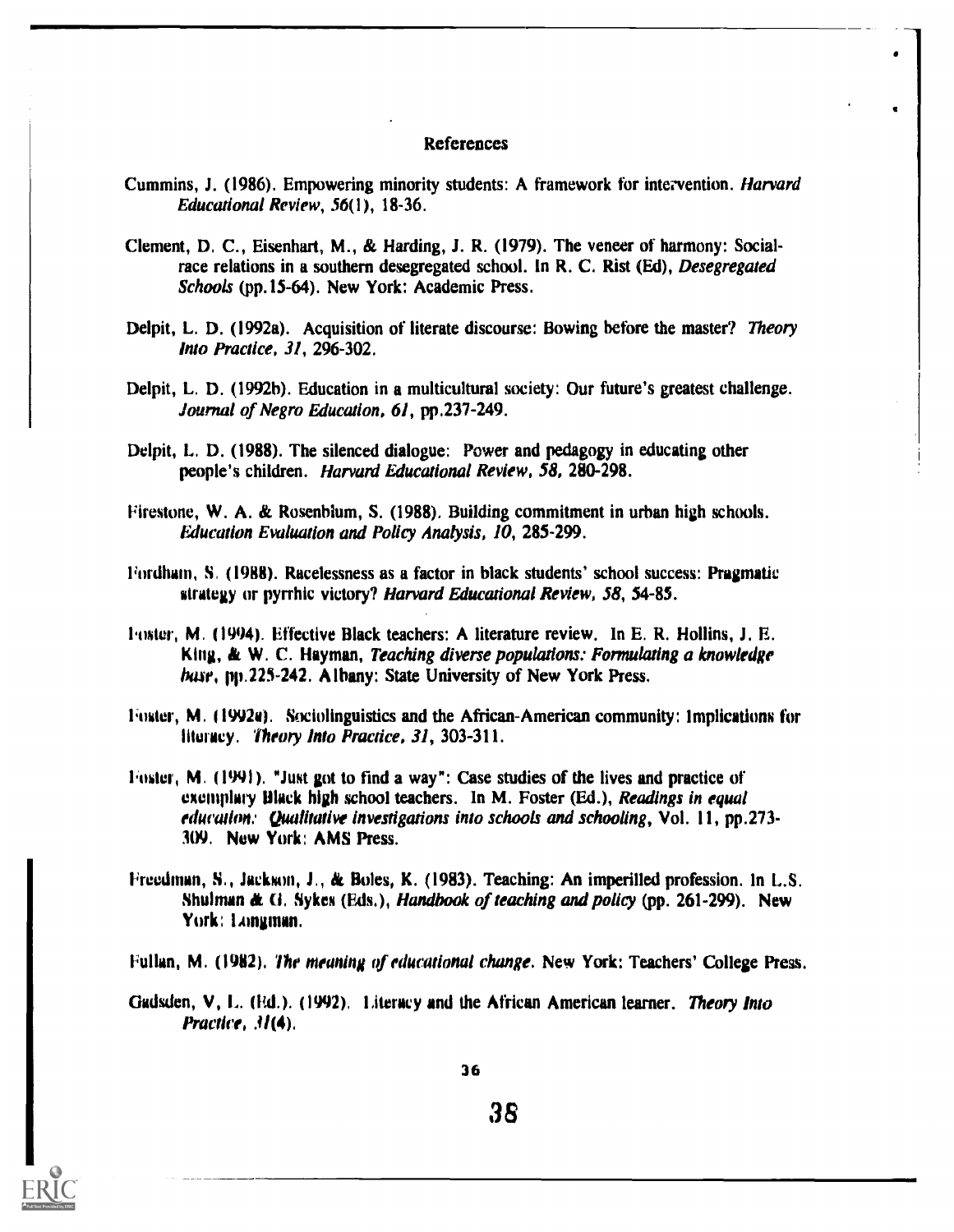Hawley, D. (1985, November). The quality circle concept. Principal, pp. 41-43.

- Hopfenberg, W. S. (1991). The accelerated middle school: Moving from concept toward reality. Paper presented at annual meeting of the American Education Research Association, Chicago, April 1991.
- Irvine, J. J. (1991). Black students and school failure: Policies, practices, and prescriptions. New York: Praeger.
- Kanter, R. (1983). The Change Makers. New York: Simon and Schuster.
- King, J. (1994). The purpose of schooling for African American children: Including cultural knowledge. In E. R. Hollins, J. E. King, & W. C. Hayman, Teaching diverse populations; Formulating a knowledge base, pp.25-44. Albany: State University of New York Press.
- King, J. E. (1991). Unfinished business: Black student alienation and Black teachers' emancipatory pedagogy. In M. Foster (Ed.), Readings in equal education: Qualitative investigations into schools and schooling, Vol. 11, pp.245-271. New York: AMS Press.
- King, J. E. (Ed.) (1990). In search of African liberation pedagogy: Multiple contexts of education and struggle. Journal of Education, 172(2).
- Ladson-Billings, G. (1992a). Liberatory consequences of literacy: A case of culturally relevant instruction for African American students. Journal of Negro Education, 62, 378-391.
- Ladson-Billings, G. (1992b). Reading between the lines and beyond the pages: A culturally relevant approach to literacy teaching. Theory Into Practice, 31, 312-320.
- Ladson-Billings, G. (1991). Returning to the source: Implications for educating teachers of Black students. In M. Foster (Ed.), Readings in equal education: Qualitative investigations into schools and schooling, Vol. 11, pp.227-243. New York: AMS Press.
- Ladson-Billings, G. (1990a). Culturally relevant teaching: Effective instruction for Black students. The College Board Review,155, 20-25.
- Ladson-Billings, (3. (1990h). Like lightening in a bottle: Attempting to capture the pedagogical excellence of successful teachers of black students. Qualitative Studies in Education, 3, 335-44,
- Ladson-Billings, G. and & Henry, A. (1990). Blurring the borders: Voices of African liheratory pedagogy in the United States and Canada. Journal of Education, 172(2), 72-88.



37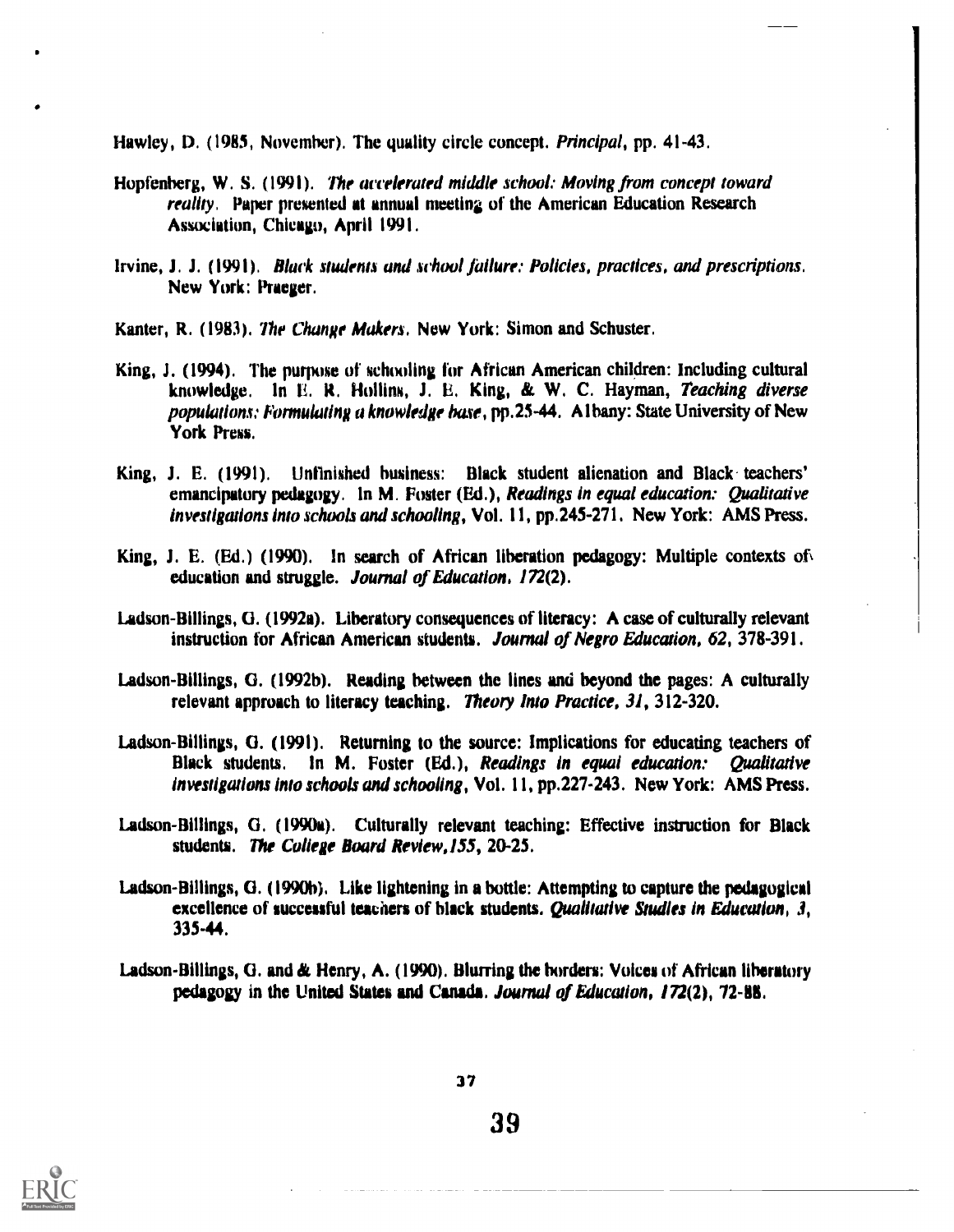- Lee, C. D., Lomotey, K. and Shuiaa, M. (1990). How shall we sing our sacred song in a strange land? The dilemma of double consciousness and the complexities of an Africancentered pedagogy. Journal of Education, 172(2), 45-61.
- Lieberman, A. (Ed.). (1988). *Building a professional culture in schools*. New York: Teachers College Press.
- Lieberman, A., Darling-Hammond, L., & Zuckerman, D. (1991). Early lessons in restructuring schools. New York: National Center for Restructuring, Education, Schools, and Teaching.
- Lipman, P. (1993). The influence of restructuring on teachers beliefs about and practices with African American students. Unpublished doctoral dissertation, University of Wisconsin-Madison.
- Lipsitz, J. (1984). Successful schools for young adolescents. New Brunswick, NJ: Transaction Books.
- Massachusetts Advocacy Center. (1988). Before it's too late: Dropout prevention in the middle grades. Boston, MA.: Author.
- Muncey, D. E. & McQuillan, P. J. (1992). The Dangers of assuming a consensus for change: Some examples from the Coalition of Essential Schools. In G. A. Hess, Jr. (Ed.), Empowering teachers and parents: School restructuring through the eyes of Anthropologists (pp.47-69). Westport, CT: Bergin & Garvey.
- Murphy, J. (1991). Restructuring schools: Capturing and assessing the phenomena. New York: Teachers College Press.
- Murrell, P. (1991). Cultural politics in teacher education: What's missing in the preparation of minority teachers? In M. Foster (Ed.), Readings in equal education: Oualitative investigations into schools and schooling, Vol, 11, pp.205-226, New York: AMS Press.
- Ratzki, A. & Fisher, A. (1989/90). Life in a restructured school. Educational Leadership, 47(4), 56-51.
- Rosenholtz, S. J. (1989). Teachers' workplace: The social organization of schools. New York: Longman.
- Sarason, S. B. (1990). The predictable failure of school reform. San Francisco: Jossey-Bass.
- Sarason, S. B. (1982). The culture of the school and the problem of change (2nd ed). Boston, MA: Allyn and Bacon.